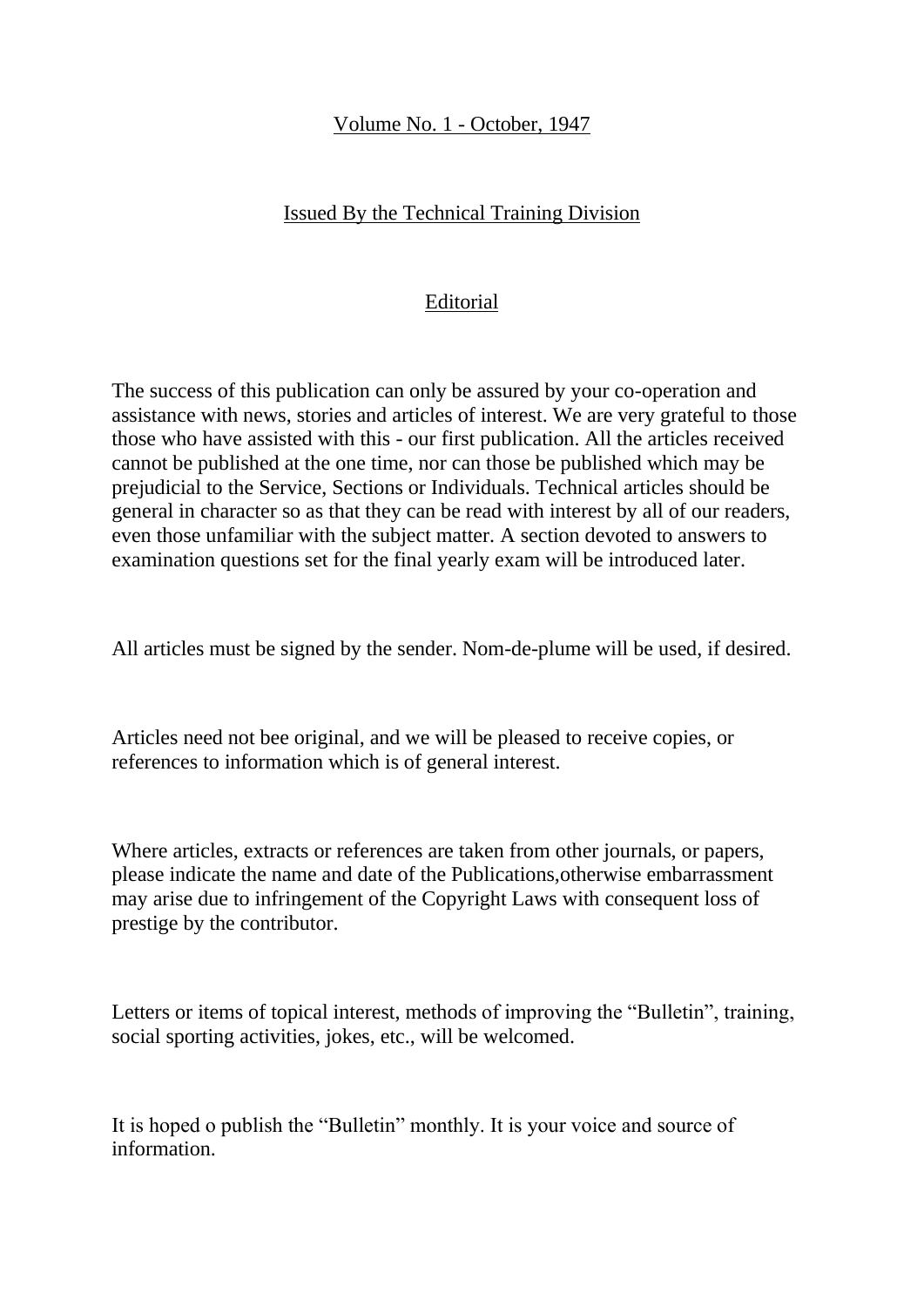Help us help you !

- - - - - -

1.

Social Activities

The Sports and Social committee has bean established on a temporary basis pending elections to be held at the beginning of 1948, when it is proposed to discuss this and many other matters at a general conference. In addition to the main committee, a sub-committee has been set up by the election of one representative from each class section by popular vote.

This committee will form a liaison between the trainees, the Instructional staff and the Administration, and it is to be hoped in this way a general spirit of co-operation will exist at all times.

A fund has been established for the creation of various types of sporting Clubs, loans to trainees and to help finance functions etc. Our football teams acquitted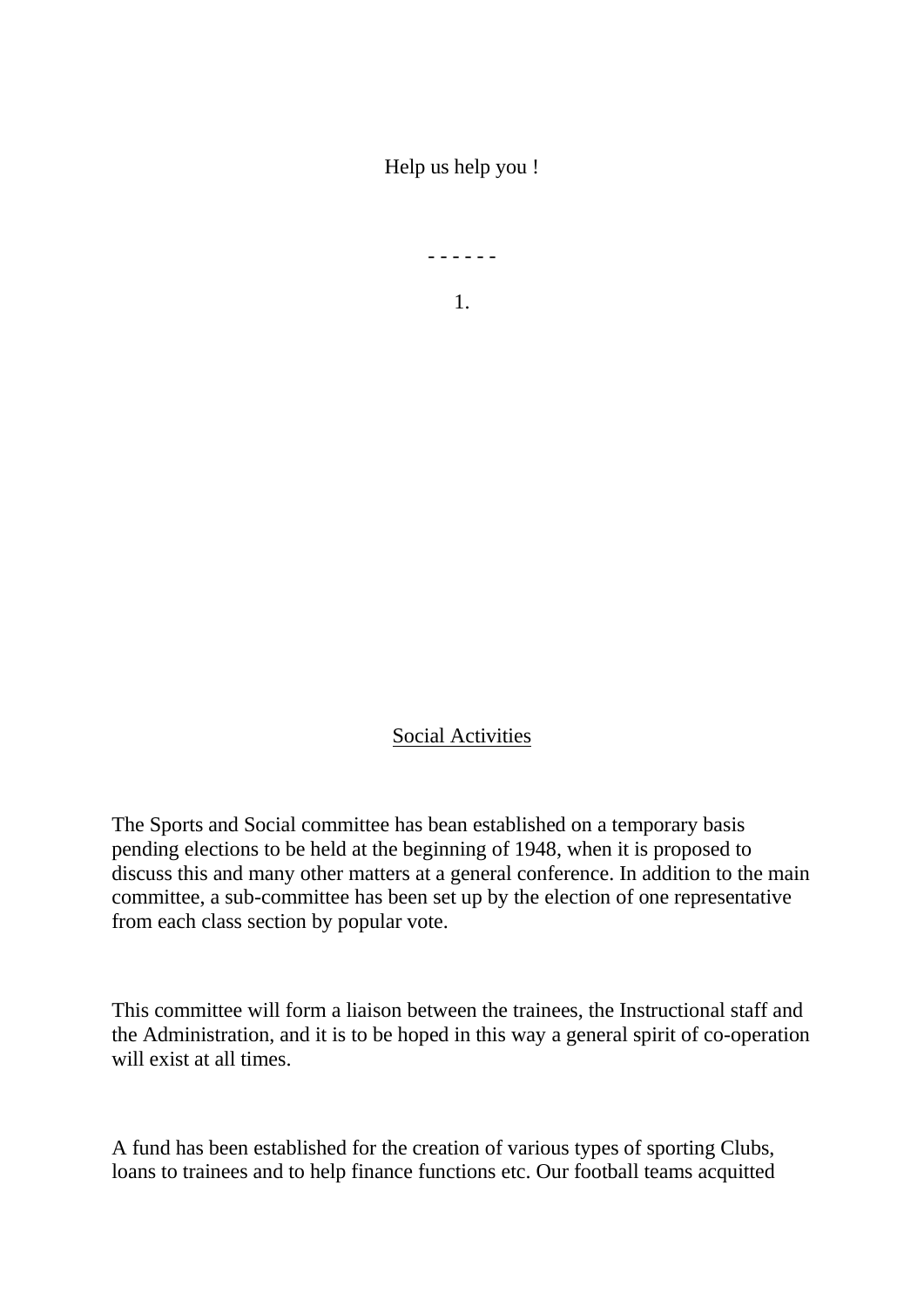themselves very well this year, and it is indicative of what can be done in other fields.

A picnic and a school ball are well to the fore, but it is unlikely that any of these activities will be under way this year owing to the funds position. However, as the course of five years training is likely to be reintroduced next year, all members now at the College will be able to participate in all the proposed activities.

The following are the members of the various committees for 1947:-

Main Committee – Messrs. G. Lovering, D. Parker, H. Gilson, G. Frewin, F. Hyde and R. Chappelow.

First Year Section 1. J. P. Chandler

2. T. R. Philpott

3. R. L. Ravallion.

 $2<sup>nd</sup>$  Year Section 1. J. D. Haggan

2. J. A. Mellor

3. G .R. Bruce

Third Year Section 1. R. W. Douch

2. G. H. Neilson

3. W. T. Latham

Fourth Year Section 1. P. S. Clark

2. G. H. Neilson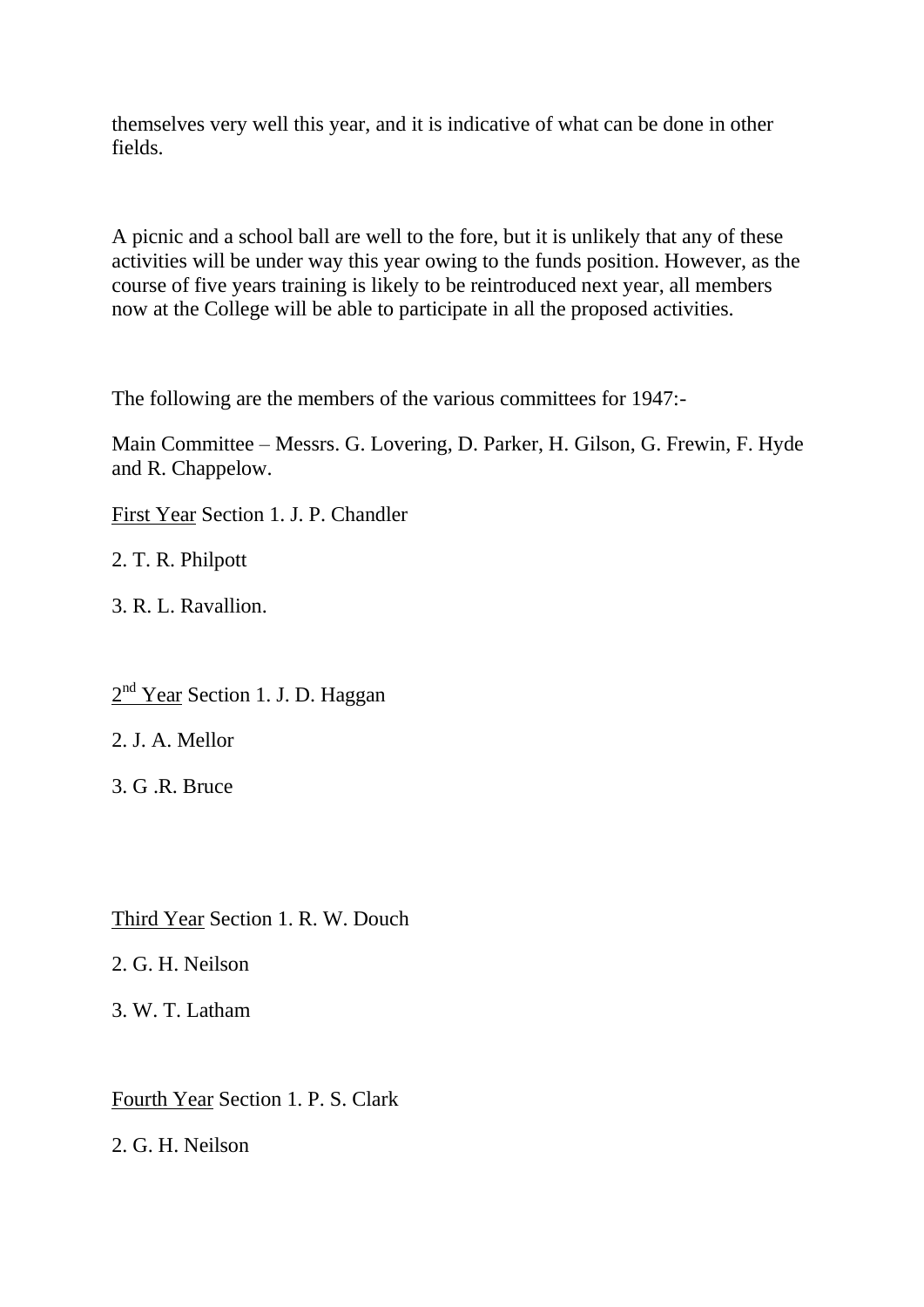3. J. Webb

B' dcast. A. J. Overton.

It is hoped to hold a number of functions to swell the funds and donations of cards in reasonable playing condition would be very much appreciated. Please remit to Mr. F. Hyde, Engineering College, 48 Nelson St. Annandale.

#### News in Brief

A very successful dance was held recently at the Legion Hall, Castlereagh St. by the football Club in conjunction with the Postal Institute A Grade club. A very pleasing feature was the number of Instructional Staff present. Mr. G. Buckland, who is Patron of the Club, made presentations of cups to the winners in b and C grade. The dance itself was a huge success and it augers well for the Colleges Ball which we have in mind for the coming year.

……………………………

A Christmas hamper costing approximately £6/-/- is to be raffled at 6d. Per ticket to swell the College funds.

……………………………

It is anticipated that the number of Technicians-in-Training attending the College will reach an all time high of nearly 450 when the new appointees for Exam. No.2677 for adult trainees commence their course. The new trainees will undergo a minimum of two years training including D.C. and A.C. theory and Practice at the Technical College it is anticipated classes will also be conducted at Grandville, Kogarah and North Sydney.

………………………………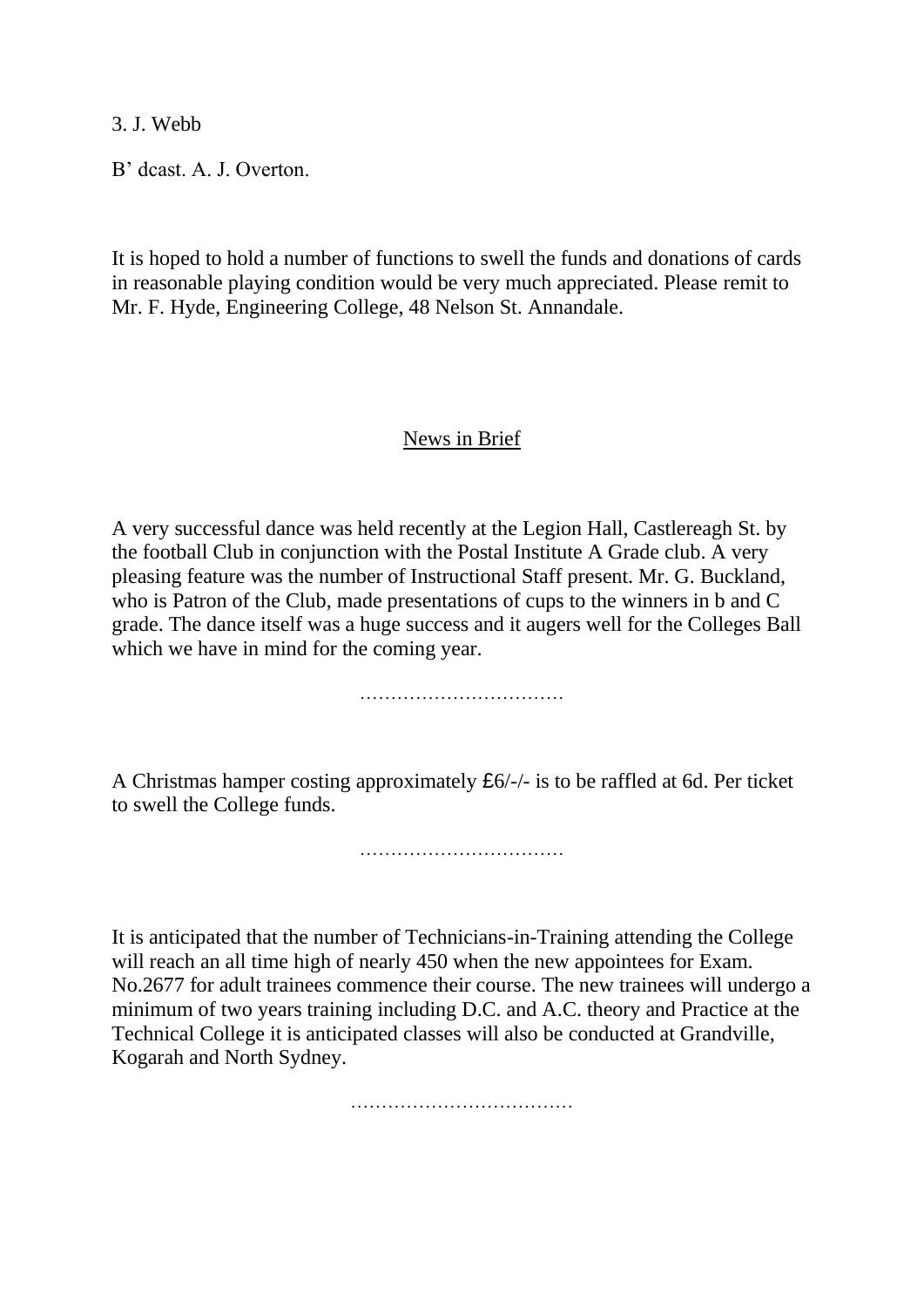It is proposed that the area between the fence and the School building at Alexandria be fenced off to enable the trainees to have a space they can call their own. Mr. Parker is going to arrange some assistance to have the land levelled.

………………………………..

Approval is being sought for the installation of a front door in the building at Annandale. This will assist in giving us a bit more dignity and status besides ease of access.

………………………………….

Everyone will be pleased when the Cafeteria facilities are provided. The responsibility for the equipping of the kitchen rests with the Dept. of Works and Housing.

…………………………………….

Some very good articles have been carried over for the next Bulletin. If you have any items of news the Editor would be grateful for them. Keep them coming and show your interest.

### Football

The School had a very successful football season. Early in the year we had a battle to overcome our financial difficulties, but the boys, with the co-operation of the staff and students, put their shoulders to the wheel and by holding raffles and also by being regular with their game fees, we were able to fulfil our obligations.

Cups suitably engraved were donated by Messrs. Gee, Young, Mansfield, and Healy of the Instructional staff for the best club man B Grade, the most improved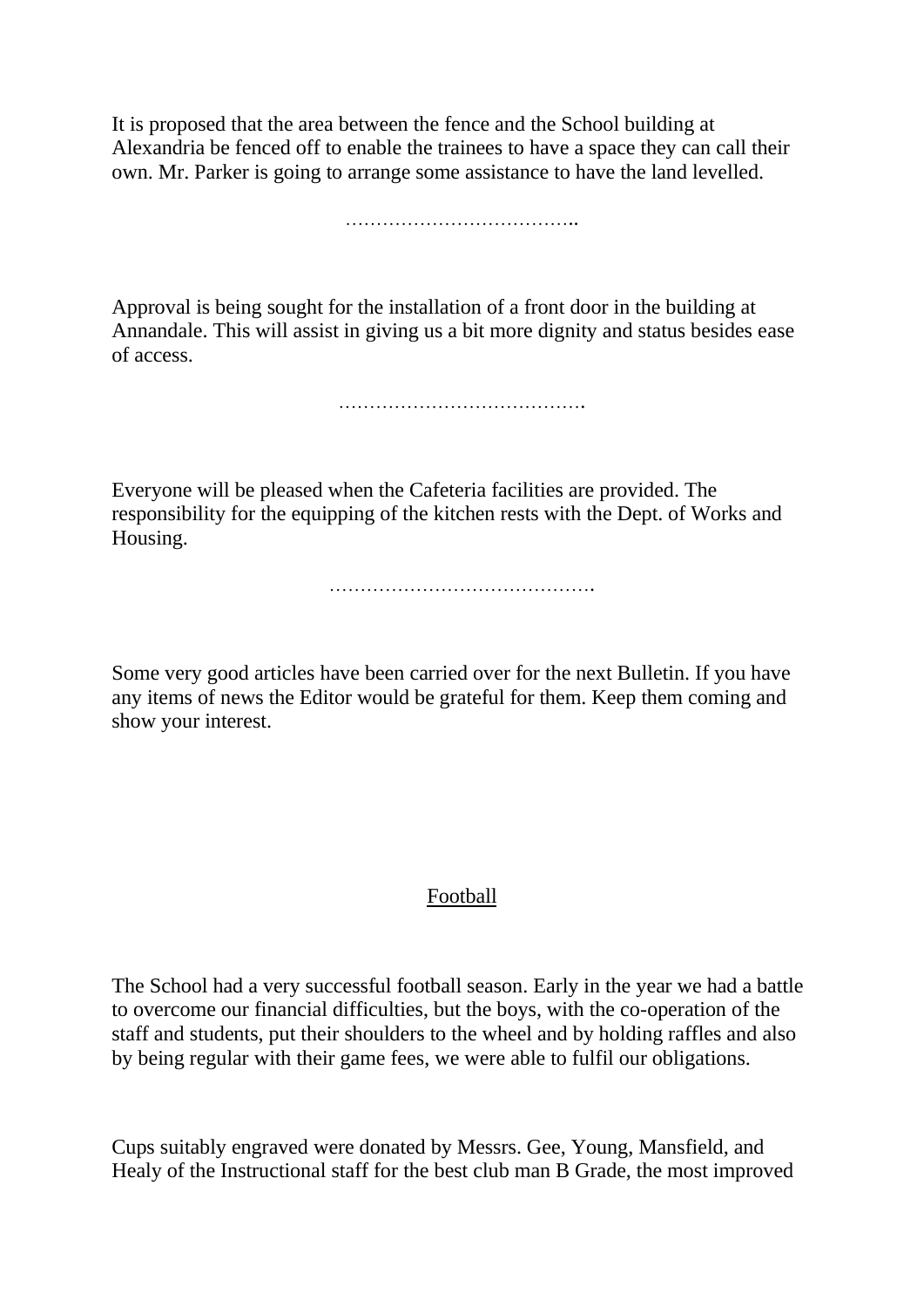player B Grade, and the best club man C Grade and the most improved player C Grade respectively. They were won in that order by W. Brown, P. Hurst, W. Latham and T. McGeachie.

The B Grade won the competition in grand stile and have been measured for their blazers which will be presented at a later date. The C Grade were beaten in the semi-final by a better side and the manner in which they lost was a credit to them. The Club as a whole pulled together very well during the season and the boys showed their application of the hard work put in by their officials by making presentations to the President Mr. A. Gee, the secretary Mr. R. Bousfield and the Treasurer and Coach Mr. F. Hyde.

The season's activities were wound up with a weekend trip to Goulburn. Leaving Sydney at 6 a.m. on Saturday  $13<sup>th</sup>$  September we went by road to Goulburn, played two matches and returned at about 10.30 p.m. Sunday night. It was a Grand Finale to a Grand season. The behaviour of the boys was a credit to them as is shown by the letters received from the managers of the hotels in which we stayed,

Tattersall's Hotel,

Goulburn.

Sunday, 14<sup>th</sup> Sep.

Mr, Frank Hyde,

The 20 players who were under your care at my hotel this weekend, are to be congratulated on their behaviour and courtesy. They were absolute gentlemen and a credit to the P.M.G. School.

Again thanking you on behalf of my wife and myself.

Yours faithfully,

R. E. Green. Prop.

Southern Railway Hotel,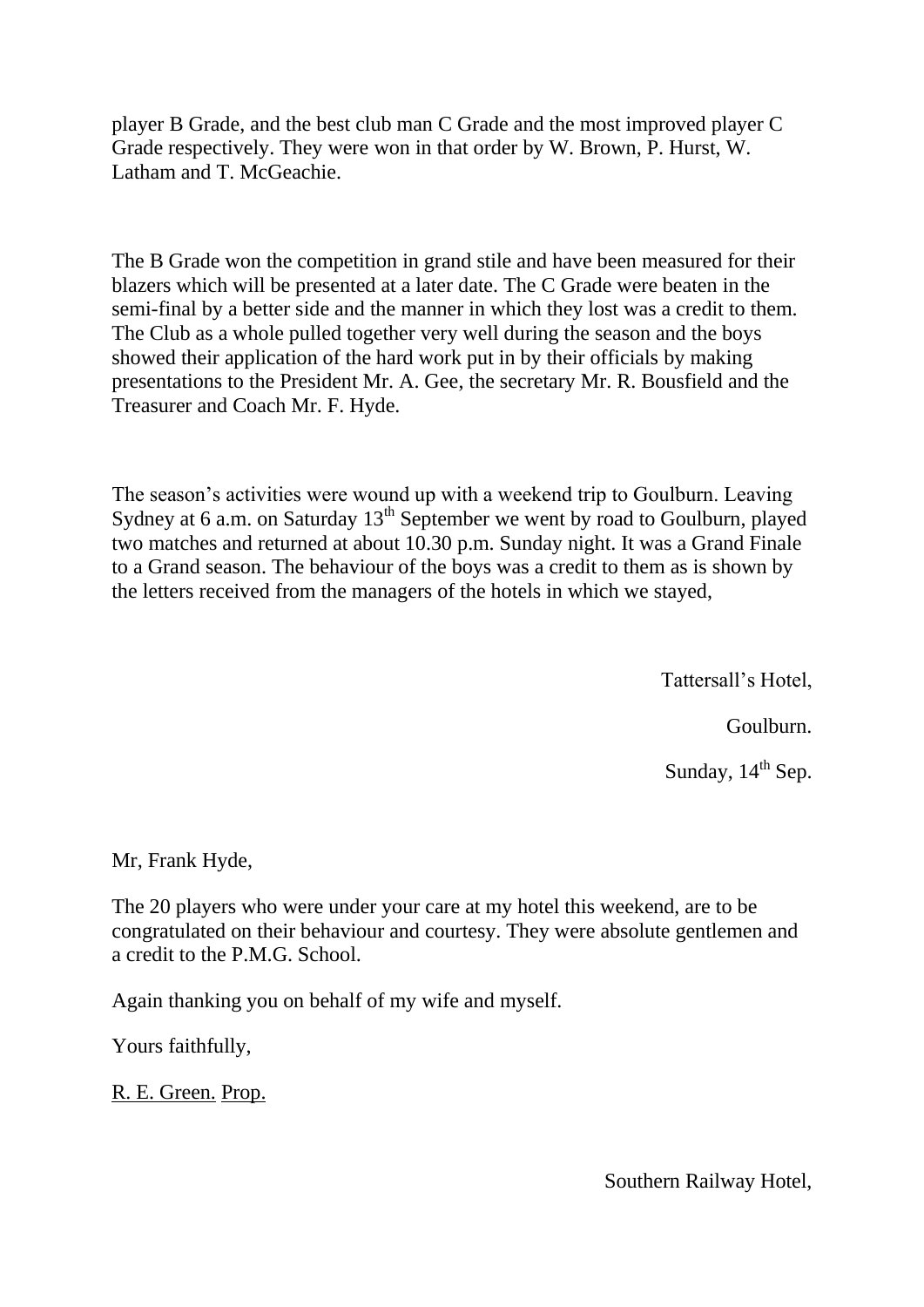Goulburn.

14.9.47

Mr. Hyde,

Dear Sir,

I'd like to say that the boys staying at this hotel conducted themselves as gentlemen and worthy representatives of the School they came from.

We would be glad to have them as guests at any further date.

Yours faithfully

J. Henville.

-------------------------------------------------

The training school staff are usually a studious minded group and it is good to see Mr. Frank Hyde with his cheery smile, the latest song under his arm, swinging down the passage way. Frank gave up an opportunity as a football referee and a lucrative coaching offer to devote the whole of the to the lads' football team, This is a wonderful spirit and we know his guidance and leadership will be equally well developed in other school activities—B.

………………………

# Cover Design

What do you think of our cover design?

Many and varied were the designs submitted and the judges experienced some difficulty in determining the winner. However, it was thought the design selected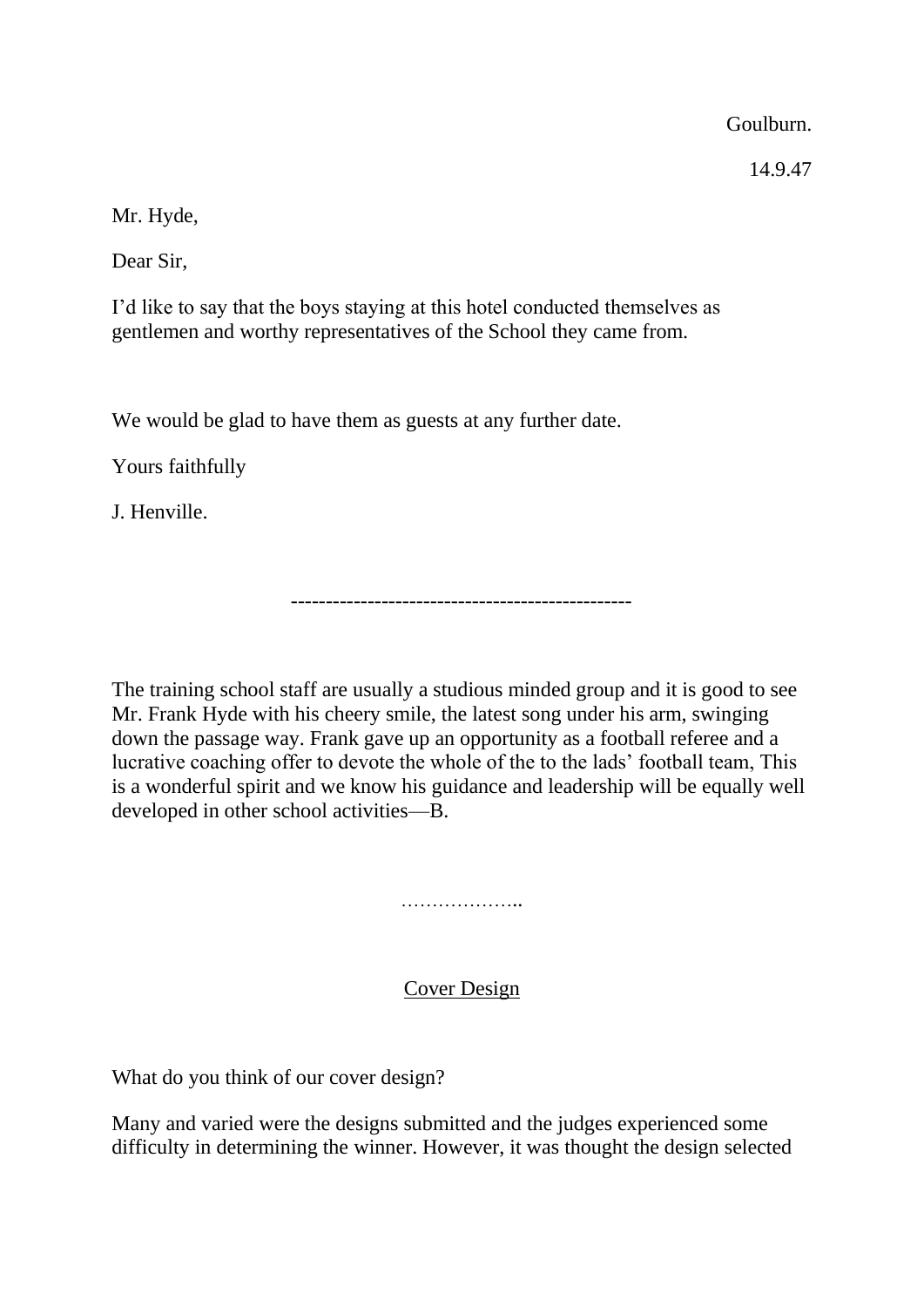was simple and depicted the spirit and sentiment behind the Training School Organisation.

The competition for the £1 prise given by Mr. G. Buckland was awarded to that up and coming young man Ian Blake.

The drawing for the plate was prepared very capably by Mr. L. Ives of the Drafting Section.

Congratulations Ian on a very fine effort.

The Committee wishes to thank all those who submitted designs and although they did not win the prise, their efforts show their appreciation of the new venture. While the judges thought all the designs were good, the effort submitted by Mr. R Brown is worthy of a special mention.

………………………..

Personal

On behalf of the instructional staff, Mr. Knowles made a presentation to Mr. Mick Jordan who was married to Miss Rita Lawler of Sydney on 13<sup>th</sup> September. Mick broke his training to join the services and recently qualified as a Technician prior to joining the Instructional Staff. All join in wishing both a happy and prosperous future.

……………………………

It is pleasing to see Mr. Harry Graham back on the job again after two month's sick leave. Harry is quite O.K. now and hopes to help the  $1<sup>st</sup>$  year lads along in his position of assistant Supervisor at Alexandria.

………………………….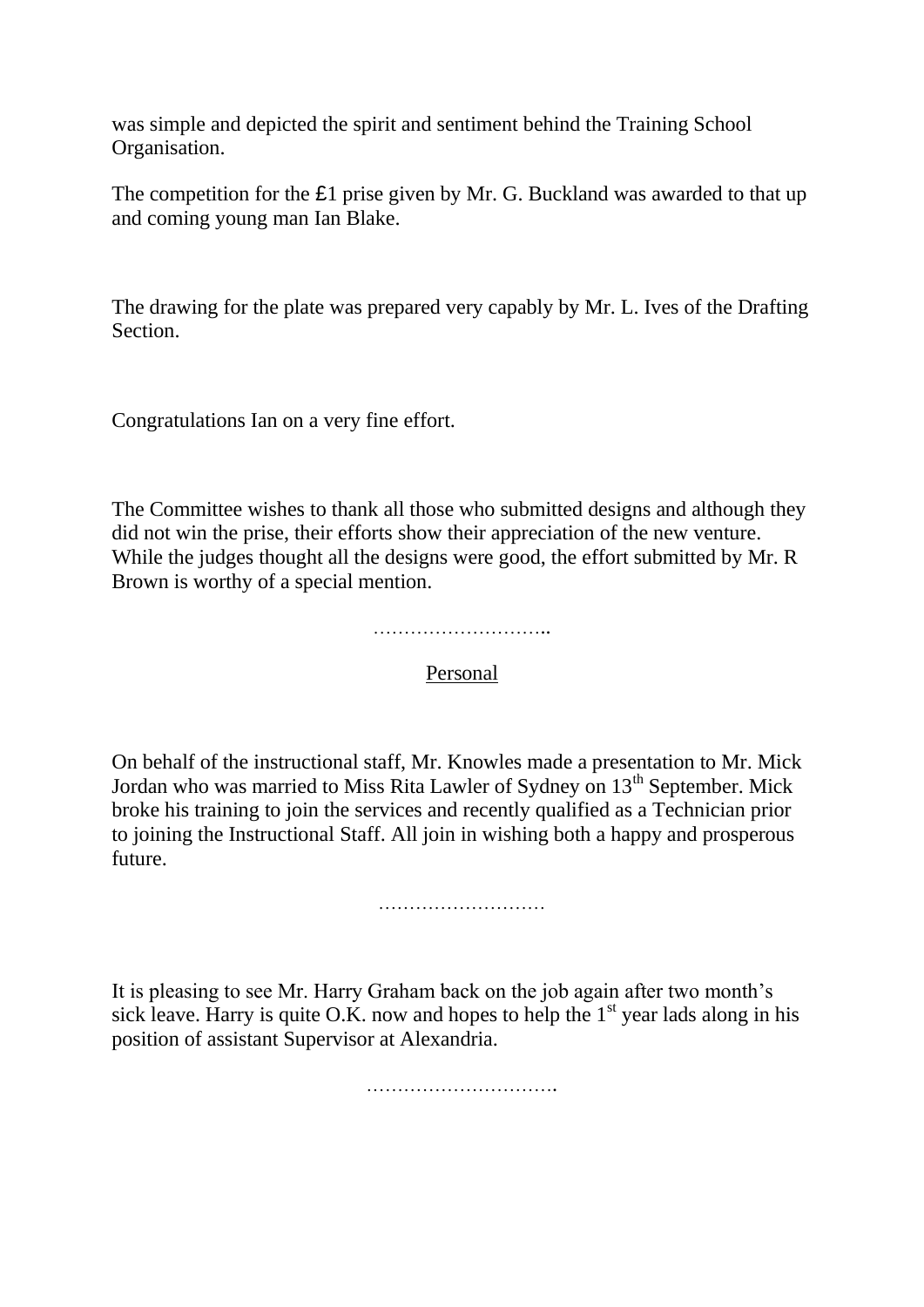A feature of the Grand Final of the B Grade Rugby League Football was the effort of Wally Brown. Wally was appointed Technician to Albury a week before, but travelled the 400 miles on the Friday Night to help his team to victory. The trip did not affect him in the least and he played a great game.

………………………………..

On the 15<sup>th</sup> September, Russel Maslen, 4<sup>th</sup> Year, led Miss Beryl Crouch of Clunes to the alter at Bangalow. Congratulations Russel and Mrs. Maslen and your self the best of luck for the future.

…………………………………………

Mr. G. Farquhar, lecturer in Telephone  $3<sup>rd</sup>$  Year, has bid au revoir to the Training School to take up the position of Acting Engineer in the Western division, Telephone Equipment Section. Gordon, a product of the School, has qualified in two subjects for the Engineer's Examination, Natural Science and Telephone Equipment. We wish both he and Mr. Albert Brown, who left the School earlier in the year to take up a similar position in the Transmission Section, the best of luck for the future in their new spheres. Suitable presentations were made to each on behalf of the staff.

………………………………..

If, and when, we have a concert, Alan Casey of  $2<sup>nd</sup>$  Year will be in demand for a vocal item.

……………………………….

Personalities of the Training Organisation

Mr. F. W Knowles

It is fitting that in our first issue of the Bulletin we feature Mr. F. W Knowles

Supervisor, Technicians in Training, who commenced with the School on the inauguration of the training scheme. Mr Knowles entered the Service at Burwood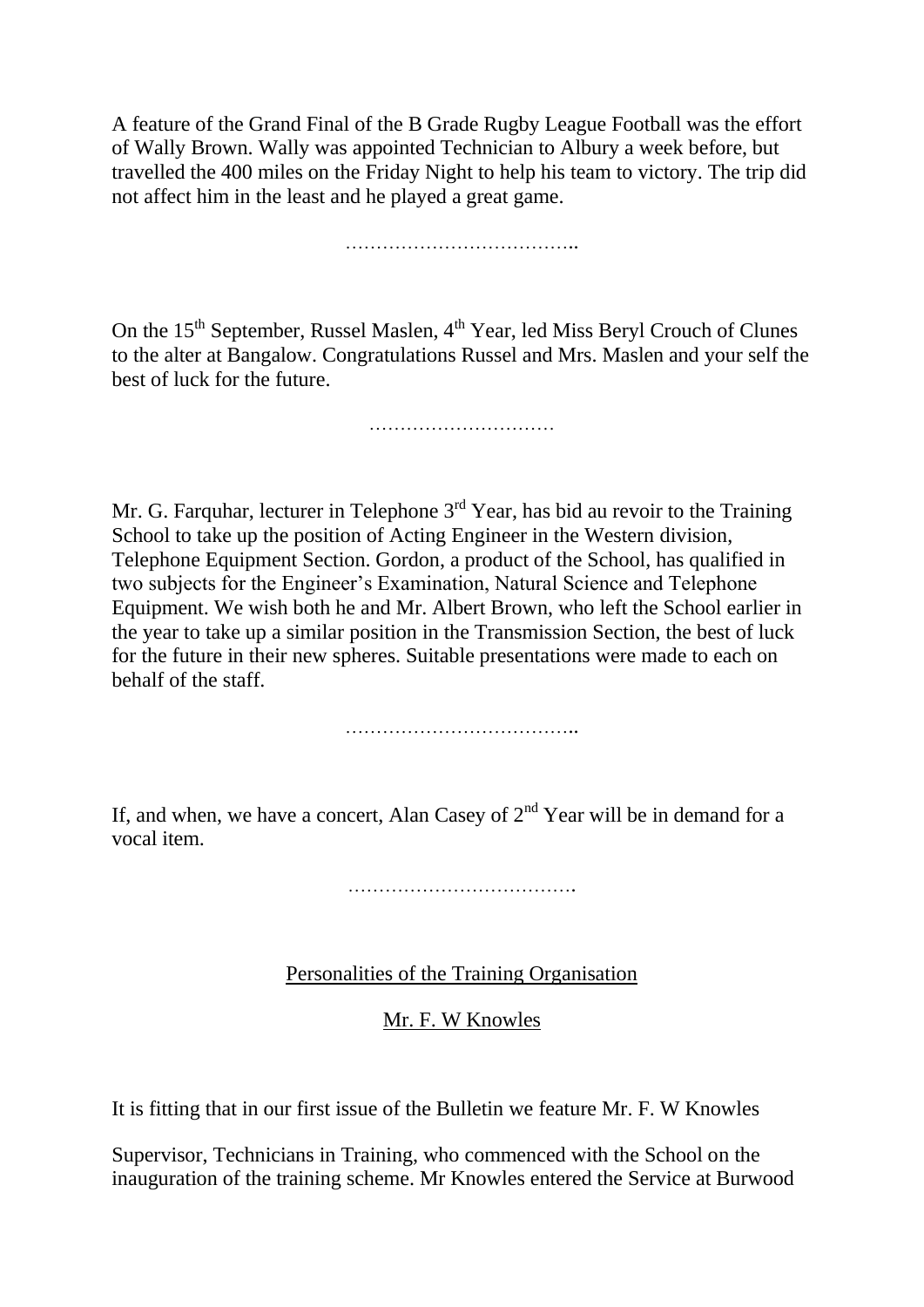as a Temporary Messenger on 1907 and was appointed Telegraph Messenger and Letter Carrier at Canterbury in 1908. In 1909 he was again at Burwood as a Telegraph Messenger. He shed the peaked cap and brass buttons in1910 to take up appointment as Telephonist at the G.P.O. and it is from this point he took up his long association with tele-communications.

He was appointed as junior Instrument Fitter in 1911 at the workshops and was later transferred to the Telephone Trunk Room. During 1912/15 he was employed on Magneto, C.B. Switchboard and P.B.X. maintenance and installation at Central and the old City and Western Suburbs Exchanges.

Mr. Knowles then received the "call of the wild" and took up duty in 1919 as Mechanic in dry and dusty Coonamble. In those days travelling was done by horse sulky, mail coach and train (when available). He shook of the dust of Coonamble in 1922 and from 1923 to 1926 was again at the "old Love" Burwood on auto exchange maintenance, from where he qualified as Senior Mechanic in 1926. He was then appointed to City South and remained there 1927/1930, a further shift to Ashfield followed and we find him busy on trunk and carrier maintenance and work between 1931/1933. Broken Hill was next on the list, as Foreman Mechanic from 1934 to 1938.

On returning from Broken Hill he commenced the organisation of the Technicians Training School and in1939 was appointed to the position he now holds.

Mr. Knowles has endeared himself to everybody connected with the School by his kindly and sympathetic approach to each individual problem, his interest in all School sporting and social activities and for being what he is - A Man!

# **Cricket**

The School has entered a cricket team in the C Grade, Centennial Park Competition. The Association gave our representative a very warm welcome at the Annual Meeting and it is hoped we can uphold our prestige in the Cricket comp. The first game against Bondi juniors resulted in a win for the opposition despite a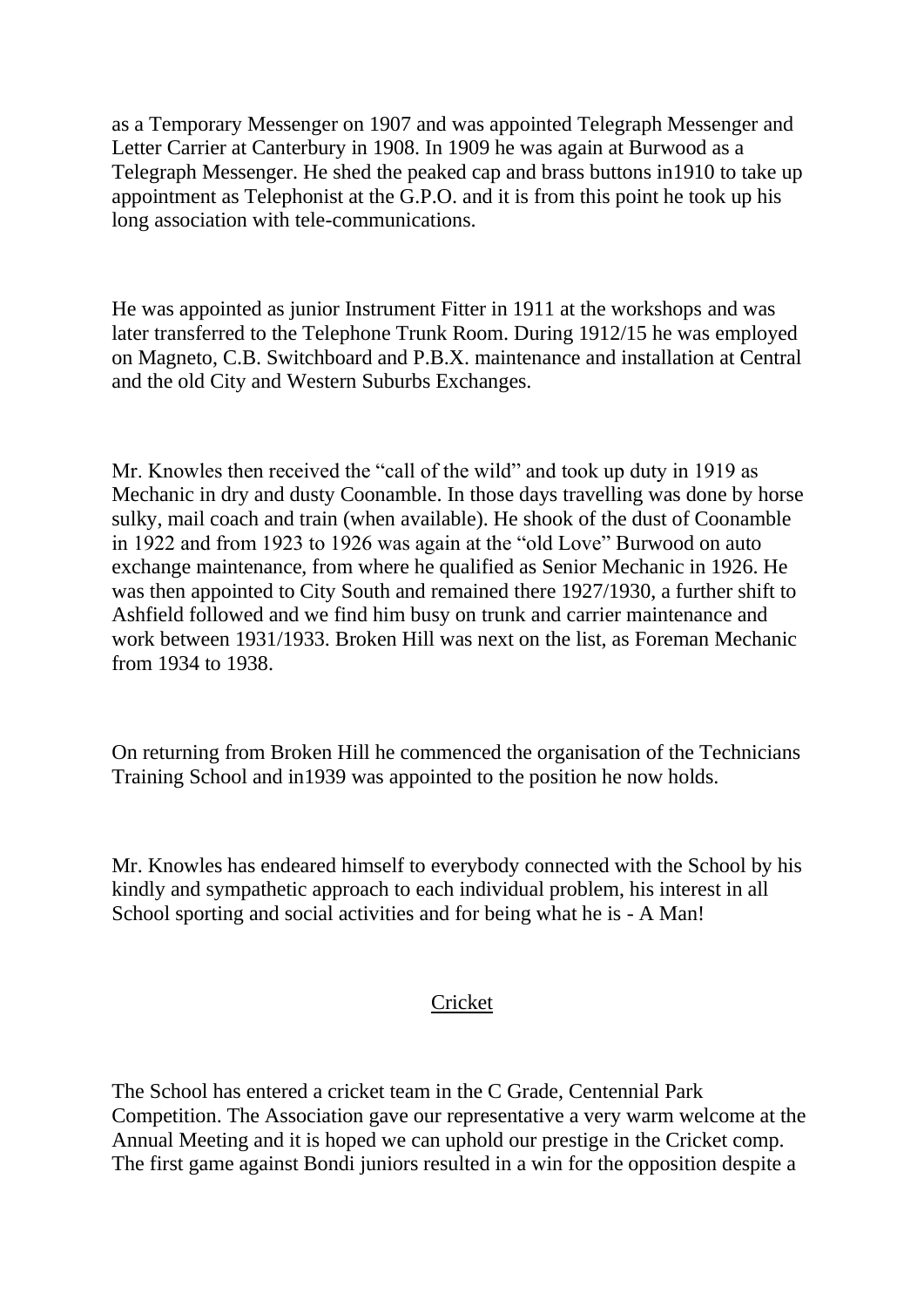splendid bowling performance of 8 for 40 By J. Chandler and 6 for 52 by A. hardy both of First Year.

………………………………

`On Sunday 21st September, a team from 3rd Year, section 2 lead by M. McKinnon played cricket against Section 3 led by W. Latham. A great day was had by all at practically no cost, and Section 3 ran out the winners. The Kit is available on Sundays to any group wishing to play a match, if you contact the Secretary, Mr. F. Hyde, he will make all arrangements.

……………………………………

On 30<sup>th</sup> November, a team representing the Instructional Staff will play cricket match against Chatswood Exchange at Wolli Park, Tempe. This should be a good day's cricket and we don't mind it being said that we expect a win.

……………………………………………..

### Table Tennis

The competition for the Table Tennis Champion of the School is in full swing. The tables At Annandale have been made standard size and since being painted can be compared with any tables on which competitions are played. It is hoped to obtain another table for Alexandria where the game is very popular. The number of entries for the championship far exceed expectations the total numbers for all years was 130, the winner of the cup donated by Mr. G. Cowie will have to survive some very stiff competition. There has been about twenty names suggested as certain winners and as there is certain to be some "champs" among the outsiders, it will be interesting to see how the tipsters fare. However, may the best man win.

………………………..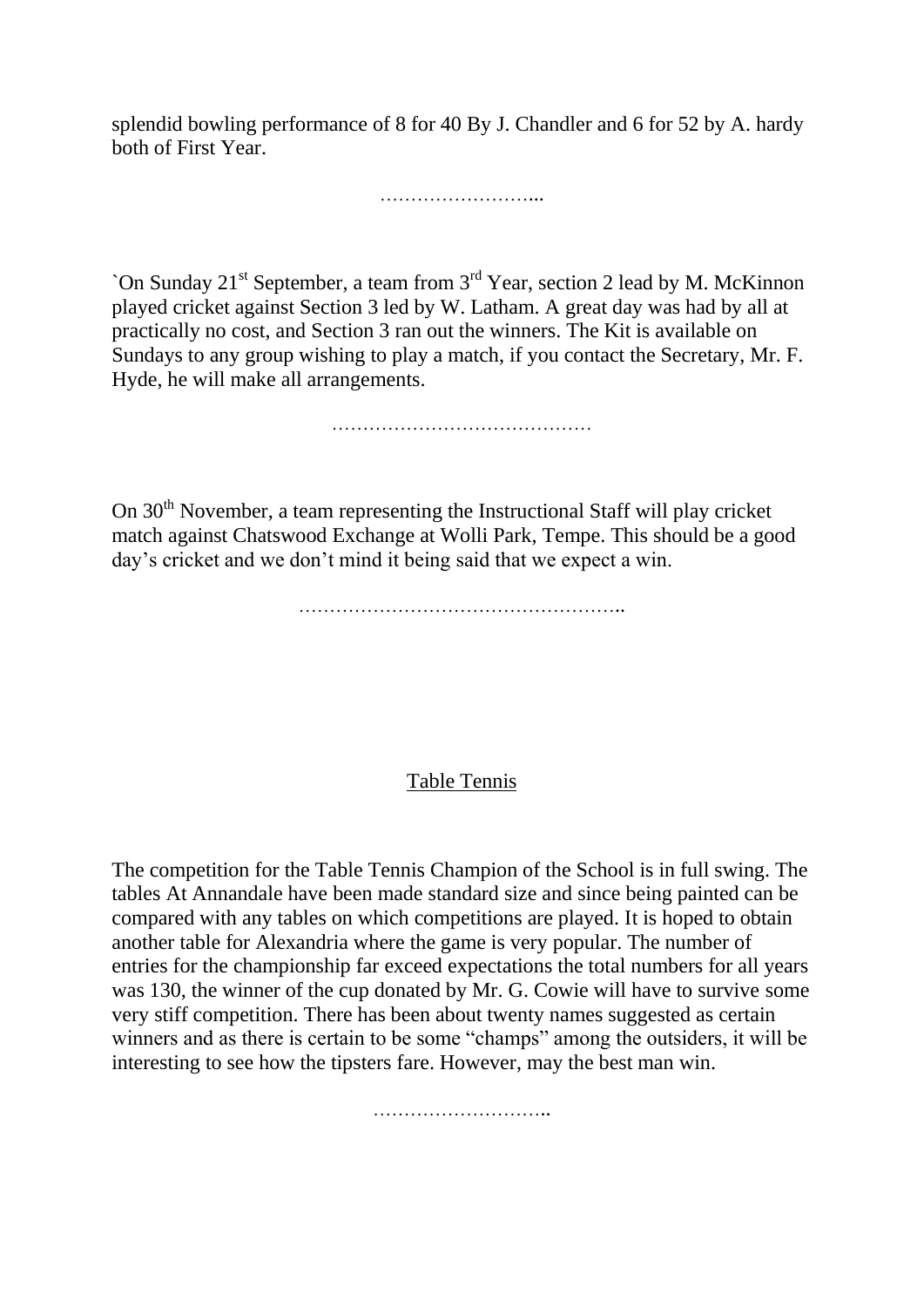The provision of balls is a very big problem and a constant drain on the finances of the Club, so players are asked to be careful in the handling of them during a game. Hitting a ball to catch it on the rebound considerably shortens the life of a table tennis ball.

………………………………..

#### Fifth Year Finals

The fifth year finals were completed on  $14<sup>th</sup>$  July and we all wish the "Old Boys" the best of luck, now that they have taken up their career. It will not be very long before they are scattered far and wide but we know they will always remain many memories of the old schools at the Workshops and Alexandria. Mr. K. C. Jordan topped the Exam, Messrs. A. Gee and A. D. Mitchell tying for second. The following is a list of the successful candidates:-

A pass 83 - 100 Marks; B pass 70 - 82; C pass 50 - 69.

Name Grade of

Pass

Barford, B. D. B

Bates, S. H. A

Brown, W. F. B

Baxter, A. W. B

Boldiston, J. J. C

Callaghan, L. J. B

Coburn, F. R. B

Collins, A. S. B

Cornish, C. J. B

Daly, A. J. C. B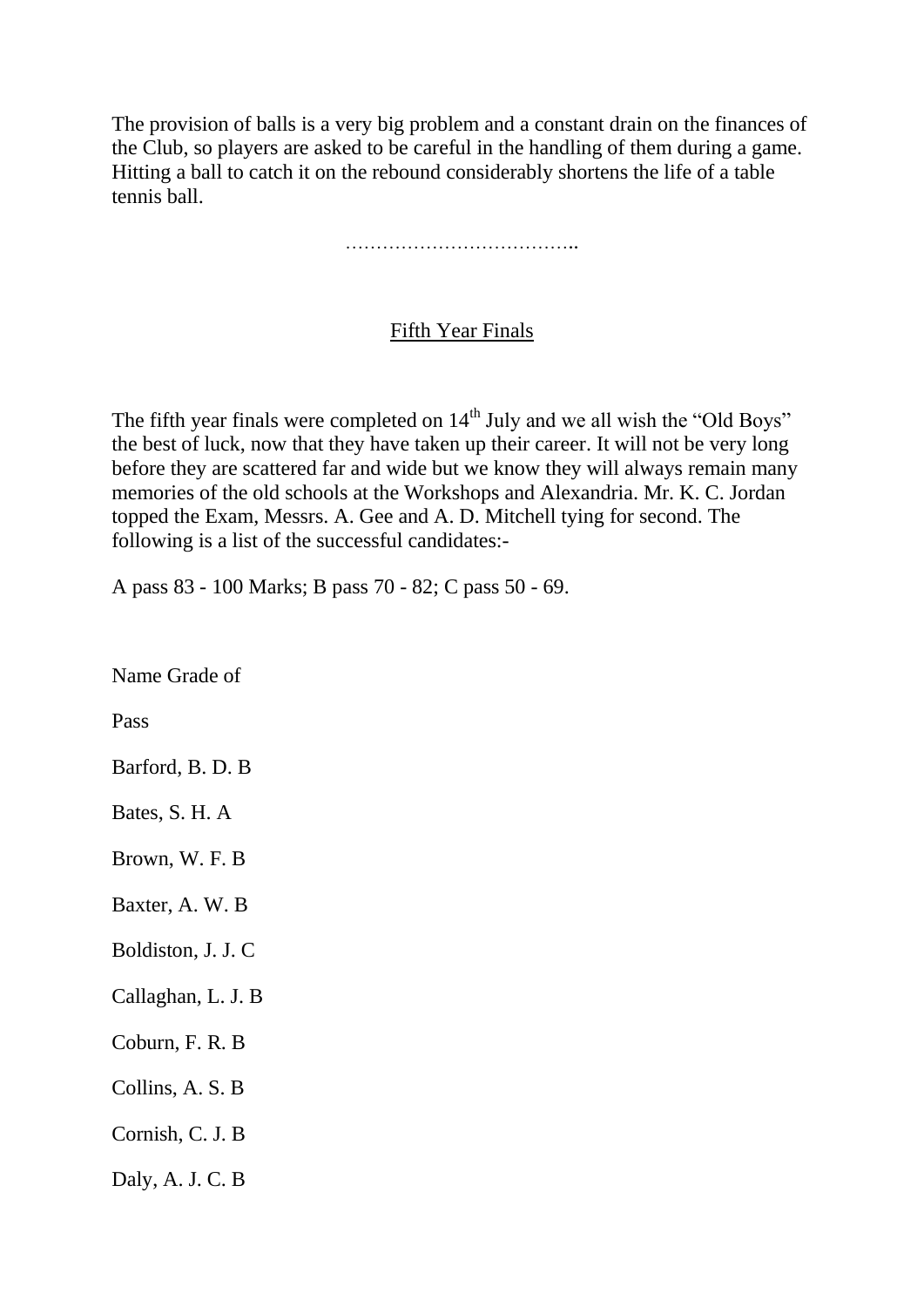Davie, J. B

Davidson, B. S. C

- Denny, F. R. B
- Donovan, P. J. C
- Dwight, F. H. A
- Eulenstein, E. J. B
- Ewins, R. H. B
- Gee, A. S. A
- Grogan, J. M. B
- Hatton, B. J. B
- Hatton, S. B
- Jordan, M. J. B
- Jordan, K. C. B
- Kable, R. H. B
- Lawler, K. J. B
- Lehmann, F. B
- Mackness, F. J. C
- Moore, J. A. M. B
- McGarry, G. C. B
- McCarthy, K. L. C
- McDonough, W. B
- Manning, N. W. C
- Mitchell, A. D. A
- Paddison, W. N. C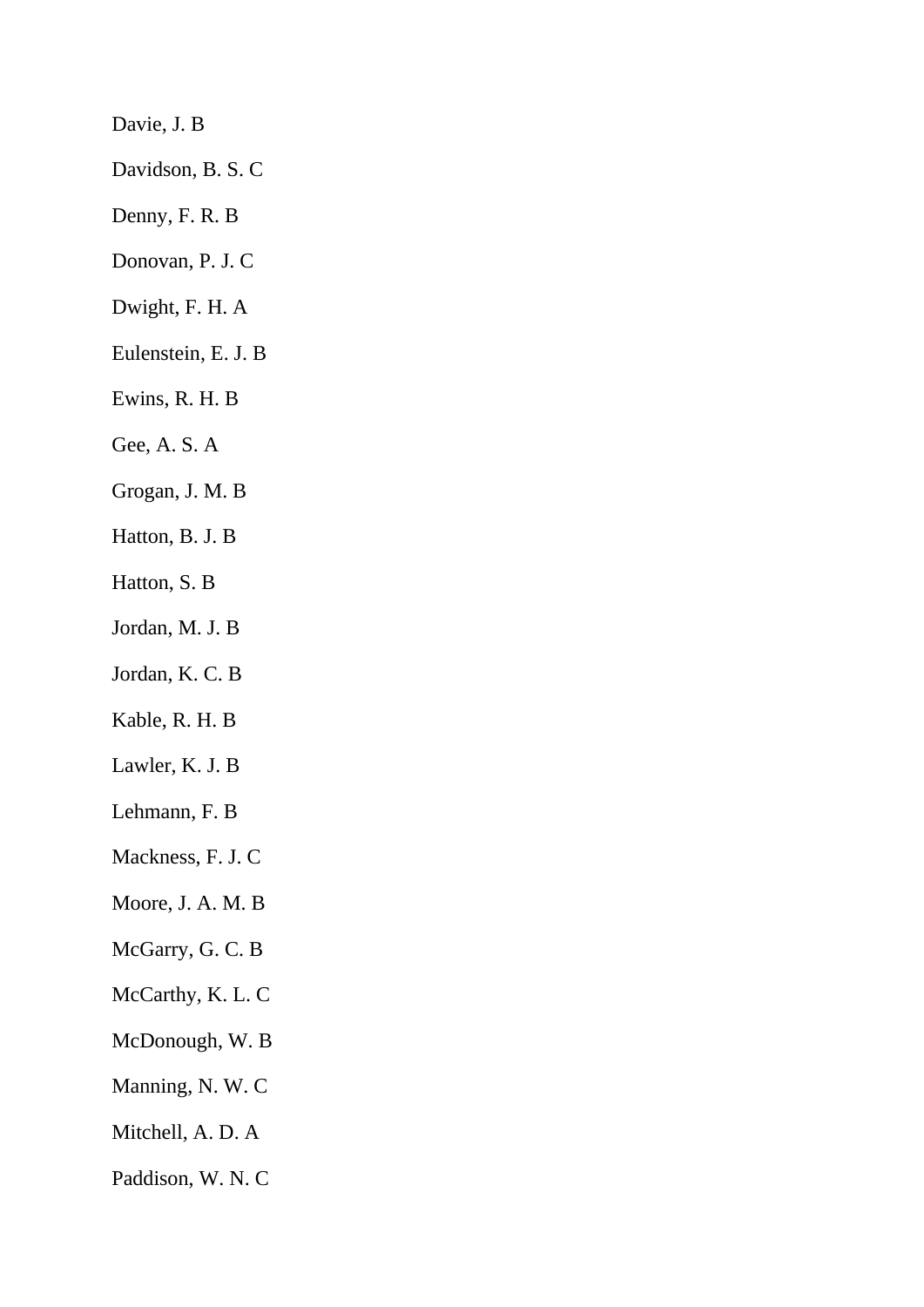Philpott, W. D. B Philpott, L. L. B Pitt, B. G. C Preece, H. M. A Quinn, E. N. B Richardson, K. G. C Robins, E. C. B Realph, C. B Reid, F. C. B Roser, B. I. B Russell, E. H. B Silva, J. B. B Smith, H. J. B Smith, L. J. B Smith, W. J. B Shipway, K. H. B Sturt, E. A. C Sullivan, W. J. B Turner, H. H. A White, D. F. B Wymer, W. S. B Woodfield, R. N. B Wood, N. A. S. A Young, J. B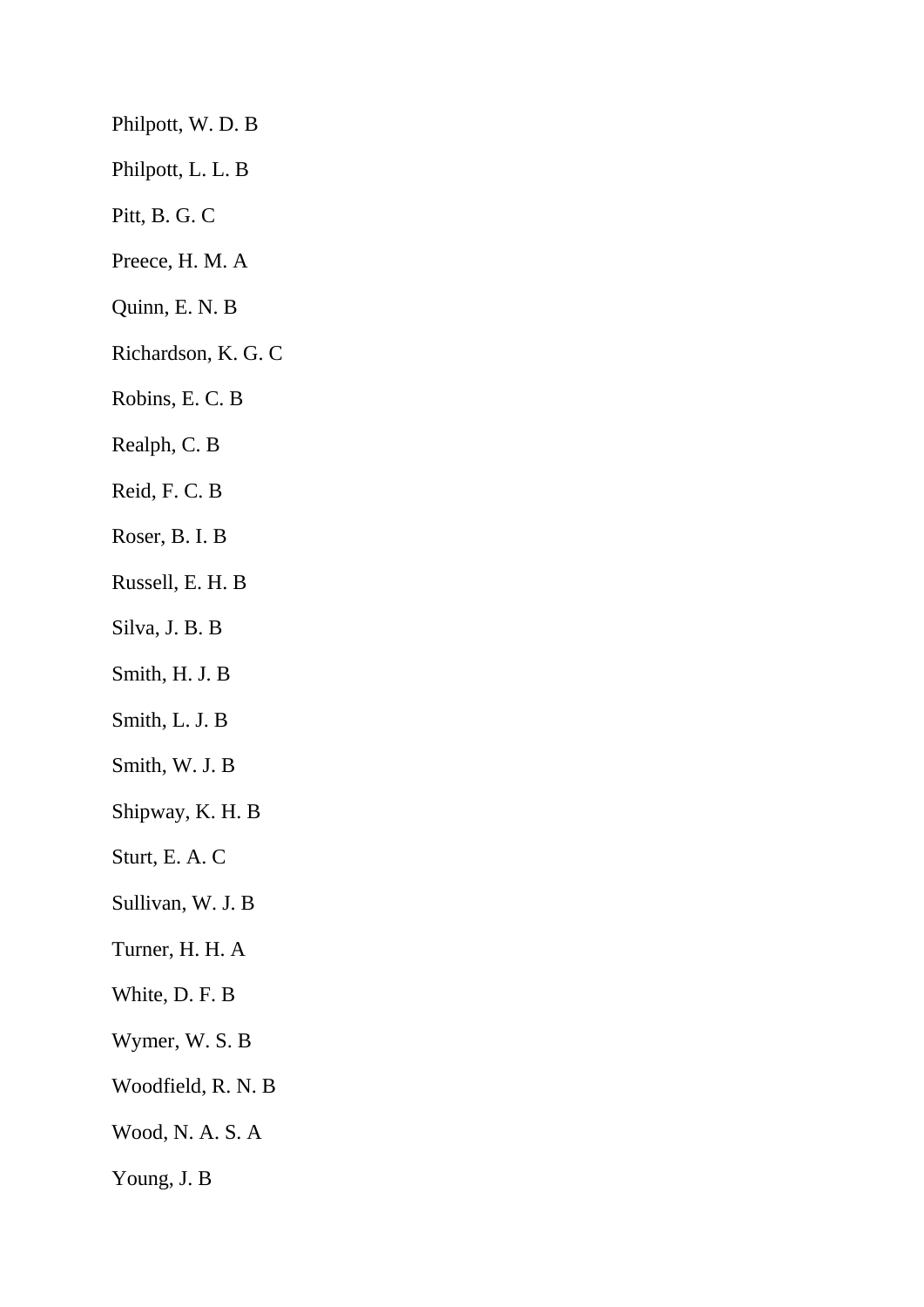### How Far Have We Come?

The Technicians' Training School has been growing rapidly since its inception, both in achievement and size and a few figures and names will be of interest to not only those who have grown up with the School, but also those who have only recently begun to receive the benefit of its facilities.

In 1939 there were 139 students and only five on the Instructional Staff Mr. Knowles was appointed supervisor, Mr Raynsford Lecturer, Messrs. Gilson and Barnes Instructors and Mr. Stocks, Assistant Instructor. The clerical needs were looked after by Mr. Olsen. It is interesting to note that four of these six persons are still with us. In 1940 the seed provided fertile and we find 211 students and an additions to the staff in Mr. Lovering as Lecturer, Mr. Callaghan as Instructor and Mr. Beilken as Asst. Instructor.

1941 Saw 240 students and further additions to the staff in Messrs. Frewin, Bousfield and Fuller as Asst. Instructors. Still further increases were made in 1942 when there were 260 trainees. Training of military personnel also commenced this year and these factors necessit – staff. New faces were Messrs, Chappelow, Brooks, Weaver and Bailey.

A remarkable feature of 1943 was the drop in trainees to 226. This was due to an insufficient number of candidates attaining the necessary qualifying standard in the entrance examination, and as quality and not quantity is the aim, the fewer enrolments resulted. We lost a foundation member of the staff this year with the death of Mr. Barnes. In 1944 there was a sharp rise to 283 trainees, the staff was increased to 16 with Messrs. Cameron, Wheeler ans Miss Courtney comprising the clerical staff.

Further increases in 1945 were trainees to 290 and staff to 21. Rehabilitation courses commenced this year and opened up a new phase of the school's activities.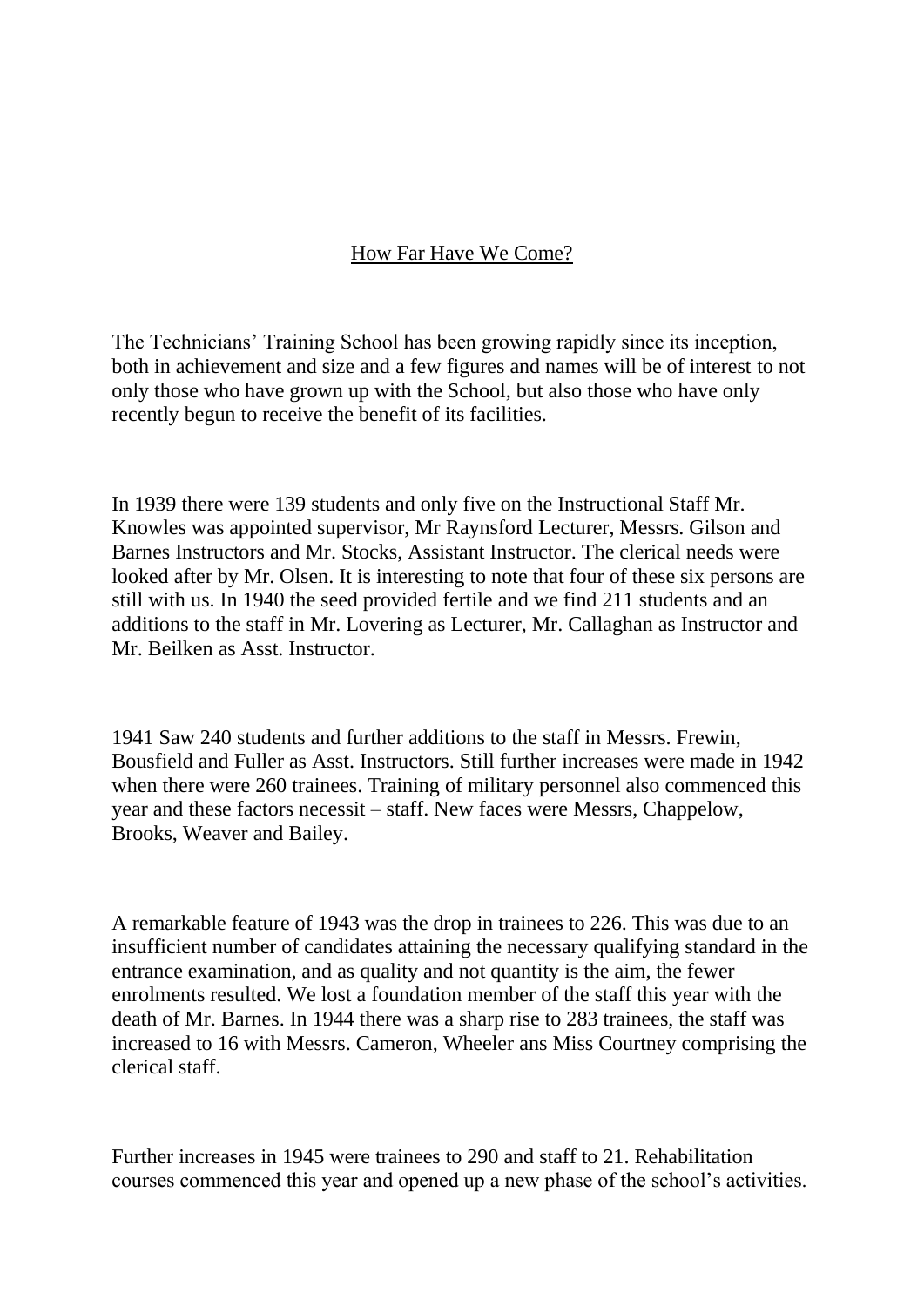In 1946 Technical Training became a Separate Engineering Division and Mr. G. Buckland took charge. New Training Schools were established at Annandale and City South. With 358 Trainees and Rehabilitation Courses; further additions to the staff bringing the number to 32, and the clerical staff to 6.

Onward, ever onward we go and in 1947 we find larger rehabilitation classes and a record number of trainees divided between the two Schools at Annandale and Alexandria. You will agree that through a very troublous period the school has gone ahead in leaps and bounds, and we may envisage in the future a modern college having all the facilities that our technical, sporting and social needs require. We have come a long way. How far will we go? Who knows?

…………………………

### Prizes

One of the main disadvantages associated with the P.M.G. training College is the lack of incentives in the way of yearly prizes. The Committee have been very happy to receive a number of donations, some of which are listed below. While we hope to make prizes available from the General Fund, we look to donations to be our main source in this respect. The prizes received have in most cases been given by those actively associated with the College. Parents, we look to you to help us out in this respect. Any donations will be gratefully accepted and acknowledged in this Bulletin, Mr. Bousfield, will be pleased to hear from well wishers. The following is a list of the prizes and donors:-

Open order £1.10.0 for book Dux  $1<sup>st</sup>$  Year 1946 Won by A. Cassidy

Open order £2.2.0 for book Dux  $1<sup>st</sup>$  Year 1947 Won by A. Cassidy

Both prizes presented by Mr. G. Buckland.

Cup for Table Tennis Champ. Presented by Mr. G. Cowie.

Cup for Singles Tennis Champ Presented by Mr. G. McKenzie.

Best Action photo 1947. 1<sup>st</sup> Prize £1.1.0 presented by Mr. G. Lovering.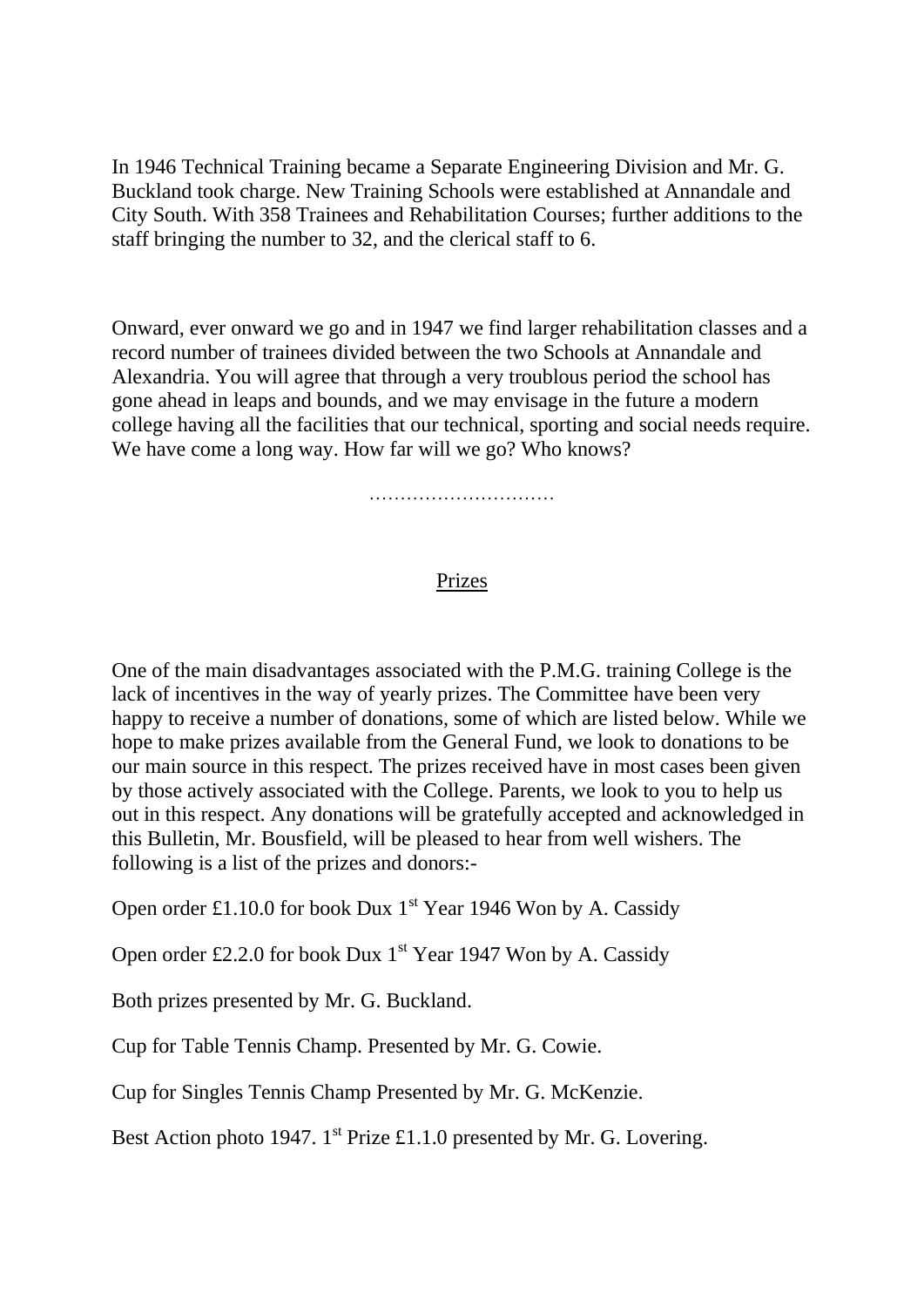2<sup>nd</sup> Prize 10/6d. Presented by Mr. G. Frewin.

Open order £2.2.0 for books Dux of 3rd Year 1947. Presented by Mr. G. Farquhar.

Other trophies presented by members of the Instructional Staff are mentioned in the Football Note page 4.

………………………….

A couple of recent arrivals at Annandale are those of Messrs. Black and Duncan of the Technicians' Training School, Brisbane. The interstate visitors are doing course of 2000 type adjustments and general maintenance, to help them in their instructional duties in the north. We are glad to have them and hope they enjoy their stay.

…………………………...

Mr. L. W. Todd, Asst. Supv. Personnel, has kindly donated a number of Technical Books to the School Library.

…………………………….

Prevention of Impending Trouble

Series No.1 . Gas Pressure Alarm in Cables

A. Campbell

A great deal of interest has been shown in the installation of the gas pressure

alarm system in the Ashfield to Newtown trunk cable. This type of alarm system is at present confined to important trunk cables but it will be gradually extended to include all trunk, junction and even important subscribers' cables.

The use of gas pressure alarms enable the detection of cable sheath failures before any damage or interference is caused to the various circuits in the cable.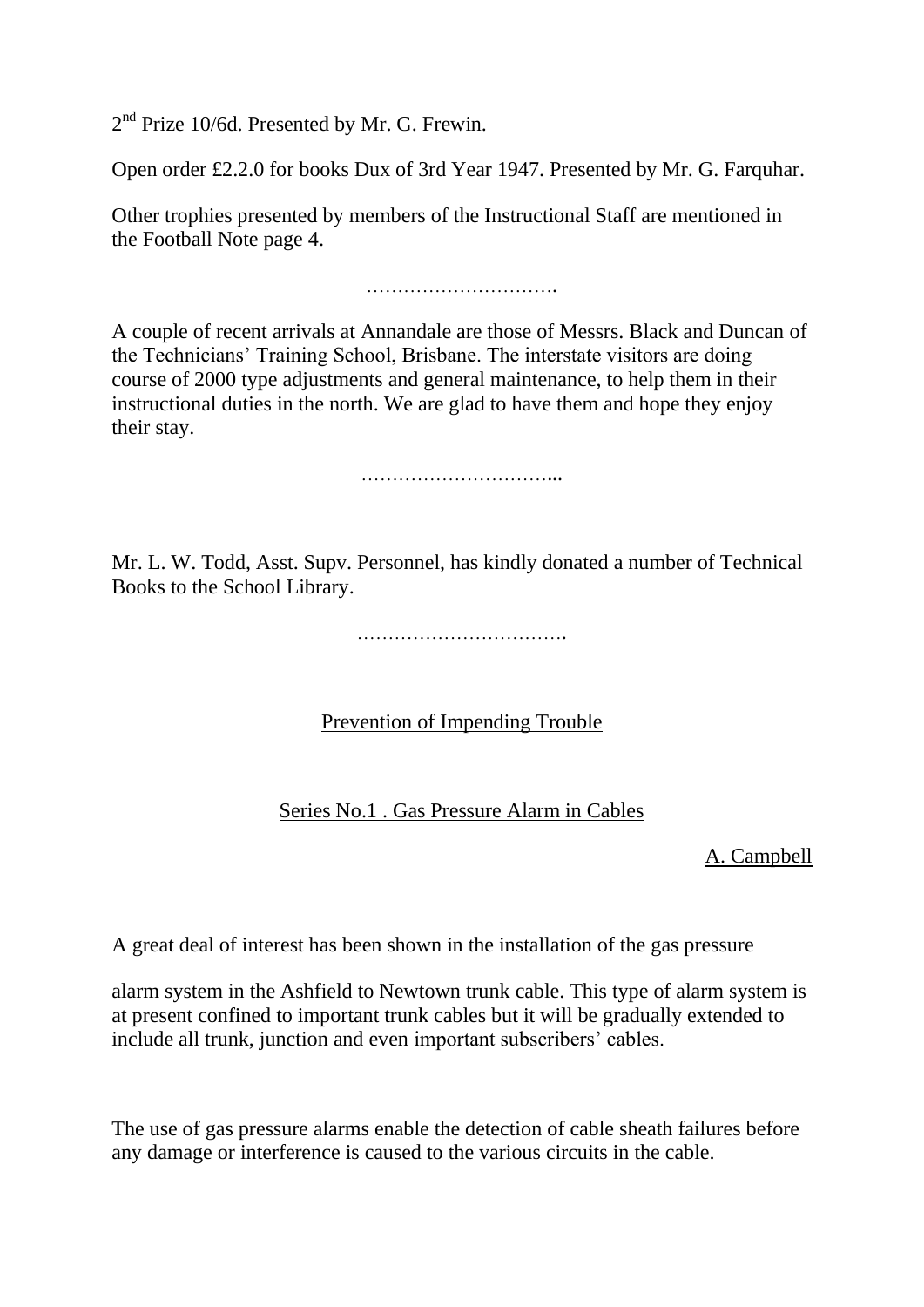The cable to which the system is applied to separated into gas tight sections by means of special gas seals. These seals are made by injecting a molten Mexphalte Compound through a hole bored in the cable sheath. The compound, being fluid, permeates the air voids between the cable sheath, the conductors, and the insulation paper and on cooling, it solidifies and forms an effective gas-tight seal. The sealed sections of the cable are then filled with dry air which is forced into the cable under pressure. The internal pressure of the air varies with the type, size and length of cable but, for average conditions, 10lbsper sq. in. has been found satisfactory. The submarine cables require a greater internal pressure to offset the pressure due to the hydrostatic head of water. Pressure gauges, known as contactors, are installed at intervals of 3000-6000 feet along the cable. Two contacts are fitted inside the gauge which can be made to open or close as required in accordance with the air pressure inside the cable. One contact is mounted on a metallic bellows which expands or contacts as the pressure is decreased or increased within the cable.

The contacts in each contactor are connected to separate legs of a cable pair which in turn is connected to a battery and a suitable alarm at the terminating exchange or repeater Stations. When the air pressure falls to a predetermined value, the contacts close and the alarm operates in the exchange. The contactor which has operated, can then be ascertained by measuring the resistance of the loop so formed.

The exact location of the fault can be determined by measuring the air pressure in the vicinity of the contactor which has operated. The air pressure along the cable can be measured at the Schrader valves which are installed in the cables for test purposes at approximately ½ mile intervals. The air pressure in the cables is directly proportional to the distance from the leak and by joining up the values of pressure plotted on graph the exact position of the leak can be ascertained fairly readily, as indicated in the figure.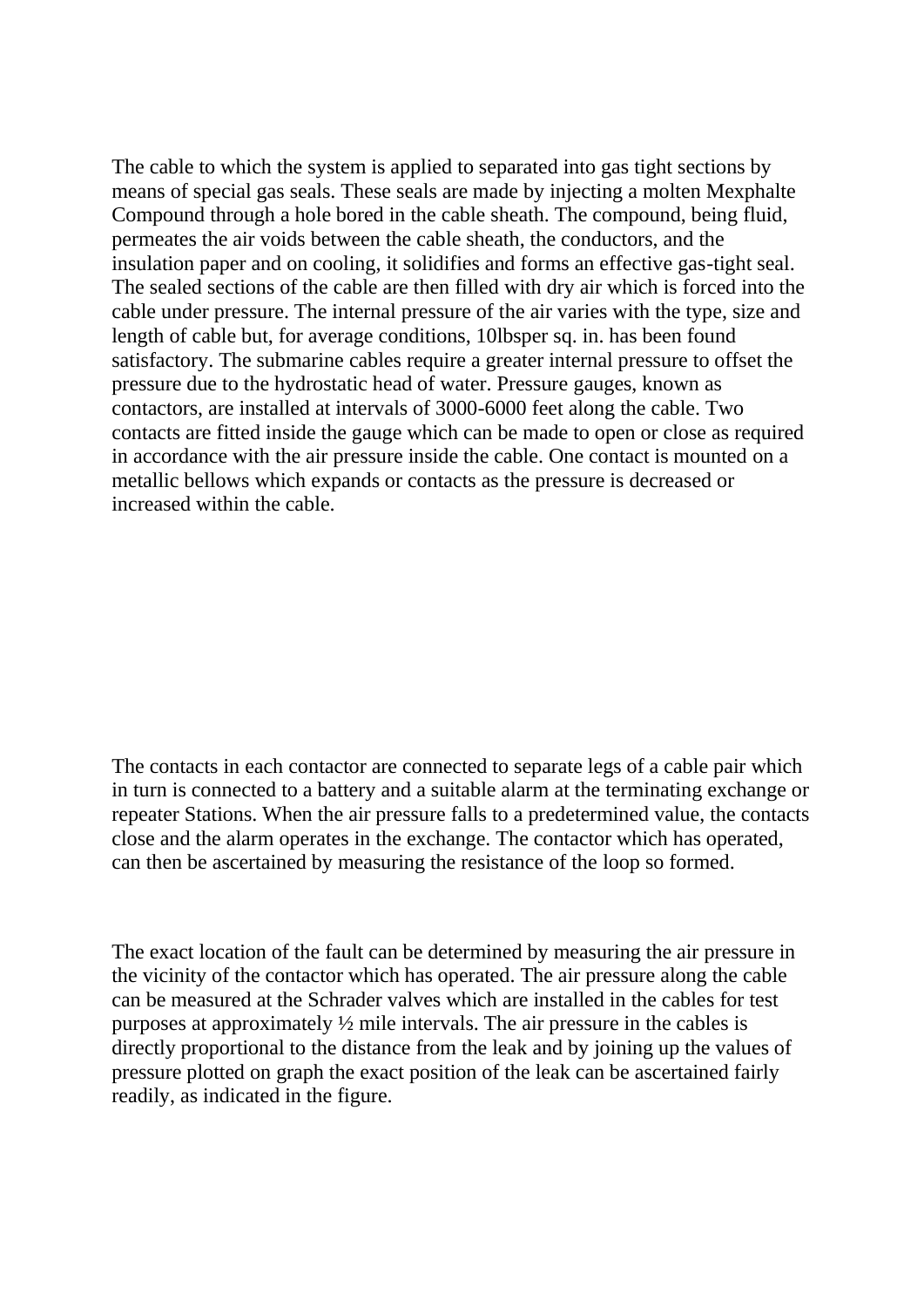Moisture does not gain access to the interior of the cable while the air is escaping thus, many hours are available to enable repairs to be effected before the fault actually shows up in the circuits.

# Are you better on the job or on the Field?

(8 correct answers – good, 10 very good, 12 outstanding)

(1) Correct pronunciation of these words:

Conduit, deficit, often, turbine.

- (2) Who is known as the father of modern electricity?
- (3) The term "wit" and "humour are practically synonymous. True False.
- (4) What is the difference between motive ans incentive?
- (5) How many Branches are there in the P.M.G. Dept?
- (6) Who is at present acting in the position of Chief Engineer?
- (7) What are the dimensions of the doubles tennis court?
- (8) How can a "Bishop" move in chess?
- (9) How many players in a water polo team?
- (10) The number of card tricks to be taken to obtain a "Solo",
- (11) How many red ball are required in a game of snooker?
- (12) What is the maximum weight for a welter-weight Boxer?

Correct answers are on page 20.

# Readers Page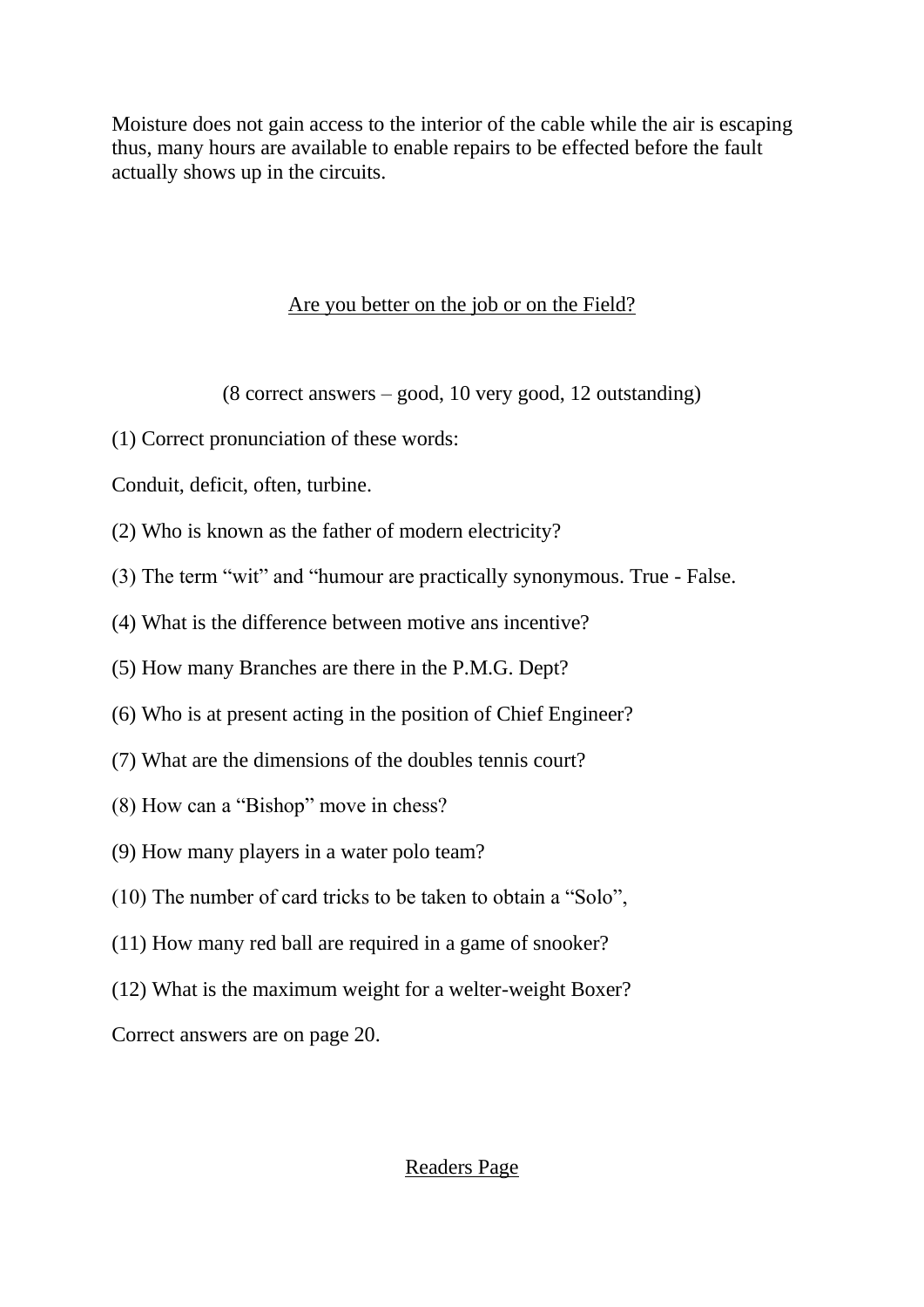#### The Editor

When the writer first entered the Dept. it was believed that, providing a man had the physique of a front row forward and the voice of a Bucko's mate, he was fit to make a member of a Line Party. Many and varied were the characters on the job at the time. The belief was held that sailors made the best linesmen as their capacity for working at heights gave them an advantage.

In those days men were taken on as temporary linesmen for six months and if you did not please the Foreman your stay was short indeed. A man was judged not on his intellectual capacity but by the time he spent sinking a hole or splitting a cross arm. Many "Simon Legrees" were in charge of the line parties and overbearing attitudes were regarded as a sign of ability. Training was spasmodic with the less blind leading the blind with a vengeance. The efforts usually being both rough and tough.

Trouble hunting was well-filled occupation in the city and aerial routes radiated in all directions through the main streets. Troubles were accepted as were the elements. People did not strive for the break neck speed of to-day; they walked and talked casually and the telephone service kept in the mood.

Like all avocations the Telecommunications industry struggled through its teething stages to reach a status where trained personnel became an absolute necessity. Gone are the days when a little local knowledge picked up here and there would carry a man through. With their departure emerges a highly trained specialist whose efforts are sure and methodical and by his efficiency will raise the standard of he service of the Engineering Branch to a level to which we may be justly proud.

Yours, D. Parker.

The Editor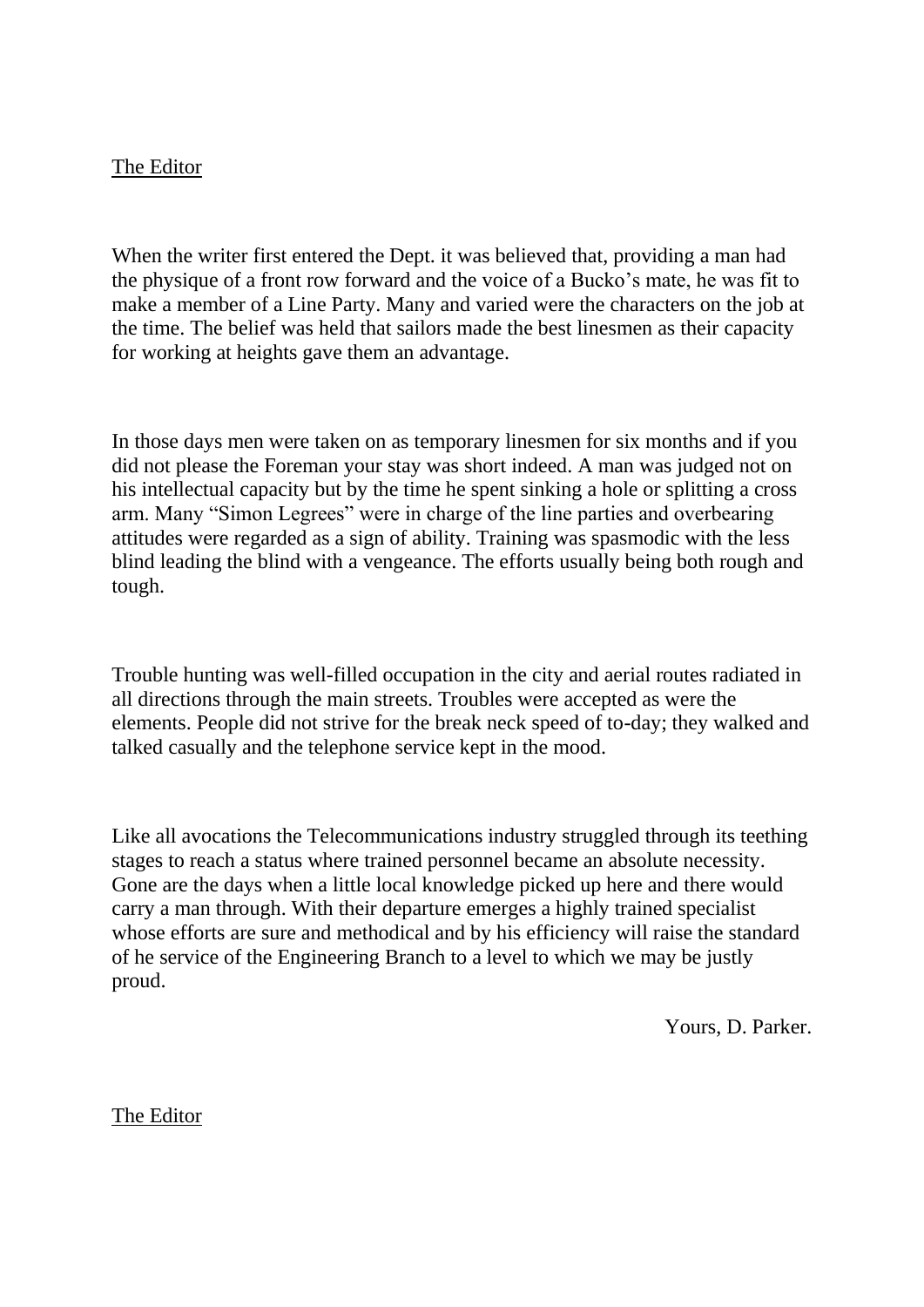A matter which I think should be brought to your notice id the deplorable attitude the daily papers adopt towards the department. On many occasions I have seen articles condemning the lack of telephones, no books in public telephones, and the like. If the writers of these articles could see the state of the P.T.s for example, with glass broken, receivers and books stolen, their words of complaint may be turned to praise for the good condition in which the phones are kept.

R. Brown. 3rd Year

#### Story of the Month

#### Dreams of the Future

It is Friday and a very hot Friday, too. The sun is streaming through the lecture room No.2 right on the back of my neck as I listen to Mr. A------- talking about some relay or other. As he talks my thoughts begin to drift ------ First to tomorrow's cricket matches; I wonder if we will beat the Y.M.C.A. They beat D.J.s last week but D.J.s haven't a good bowler in the team, so that wasn't hard ----- and then I wonder what Jack ----- is writing on Bill -----'s back. he'd better look out or Mr. A ------ will spot him and if he does ---------.

Isn't the sun warm? It makes me feel tired ------ that voice speaks monotonously on -----. Its making me feel drowsy ------ Oh dear, I'm so tired ----- to much study last night ------- I'll have to cut down on it ------- terribly tired. Oh ----- and Mr. A - ----- is swallowed up in the middle of revolving concentric circles surrounded by blue stars in profusion ------ the blue stars fade and out of the kaleidoscope of concentric circles comes a blurred image which, as it comes closer, seems to liken itself to the shape of a gigantic building stretching itself towards the sky, piercing several clouds on its way up. "Heavens" I say to myself, "What can this be?" And I stand rapt in the wonder of it.

Suddenly I notice that either I am floating towards the building (for I am certainly not walking) or the building is floating towards me and I am still trying to decide which, when I stop in front of a large door (or visa versa) and peer in.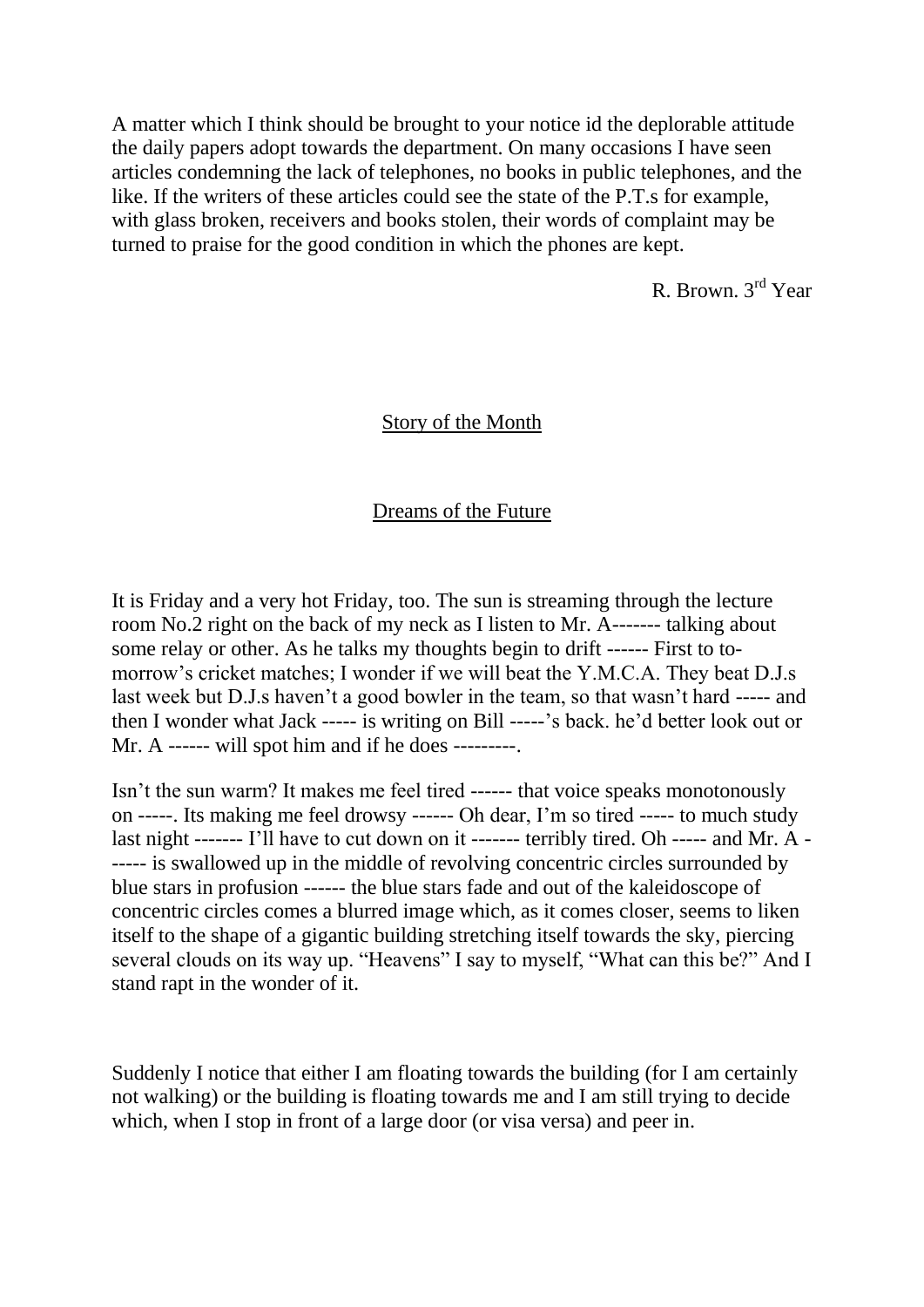I hesitate on the threshold for a moment, but curiosity overcomes my discretion (it always does) and I walk along a long hallway which, further on, branches into several other passages; I commence to walk (or float along this beautiful oak panelled corridor until I reach the cross passages; I choose the middle one and resume floating along. Soon I come to a door, which I cautiously open ----------- and heavens! What is this? I see an enormous room filled with boys of all ages, who recline at ease in luxurious armchairs. They all seem to be listening to a man who stands on a raised platform at the end of the room and who appears to be speaking. What is he saying? --Listen-- "Football yesterday all matches against Melbourne School. The C Grade won 6 to nil". I know that voice! Can it be? Yes, it is Mr. A----A sudden thought strikes me. Can this be the new Training College? - ---The scene fades and it is all too quickly replaced by those drafted concentric circles, which persist in appearing when they are least expected. But they fade again and are replaced by another scene------This time an enormous workshop appears. On either side of the room there are rows of lathes each driven by independent motors and in the middle of the shop there are shapers, drills, milling machines and numerous other delights to the pupils' hearts.

And who is this that advances resplendent in every dazzling white coat? Can this person who is casting such a benevolent smile over his pupils be none other than Mr. U-------? But suddenly the smile disappears and a black look replaces it. Mr. U------advances on some poor, unfortunate youth, and, seizing him by the shoulder pulls him away from his vice and hisses in angry tones "A foreign order, heh? Back onto the brass block you go!

Again the concentric circles, and see another face familiar to my vision. Yes Mr. P- ------------. He is taking one of his technical classes and the boys are enjoying it immensely (the age of miracles has not passed) for Mr. B--------, that remarkable mathematician (perhaps mathemagician) has just handed out a slide rule to each boy and they are engrossed in finding out with their new toys how to obviate the necessity for long and uninteresting calculations. And her is Mr. O-----------feeling very proud, no doubt, with his new drawing room, where the pupils all have overhead balanced tee-squares with vernier angular setting devices. Three of the lads are receiving cautions, per-------, the old routine.

Again the concentric circles, and pictured in each circle as it approaches I see phases of "school" life as it should be. The football team running out to practise on their own grounds------picture shows in the school's own theatre------music while you work------the perfect school. But now, as I consider, all the teachers I have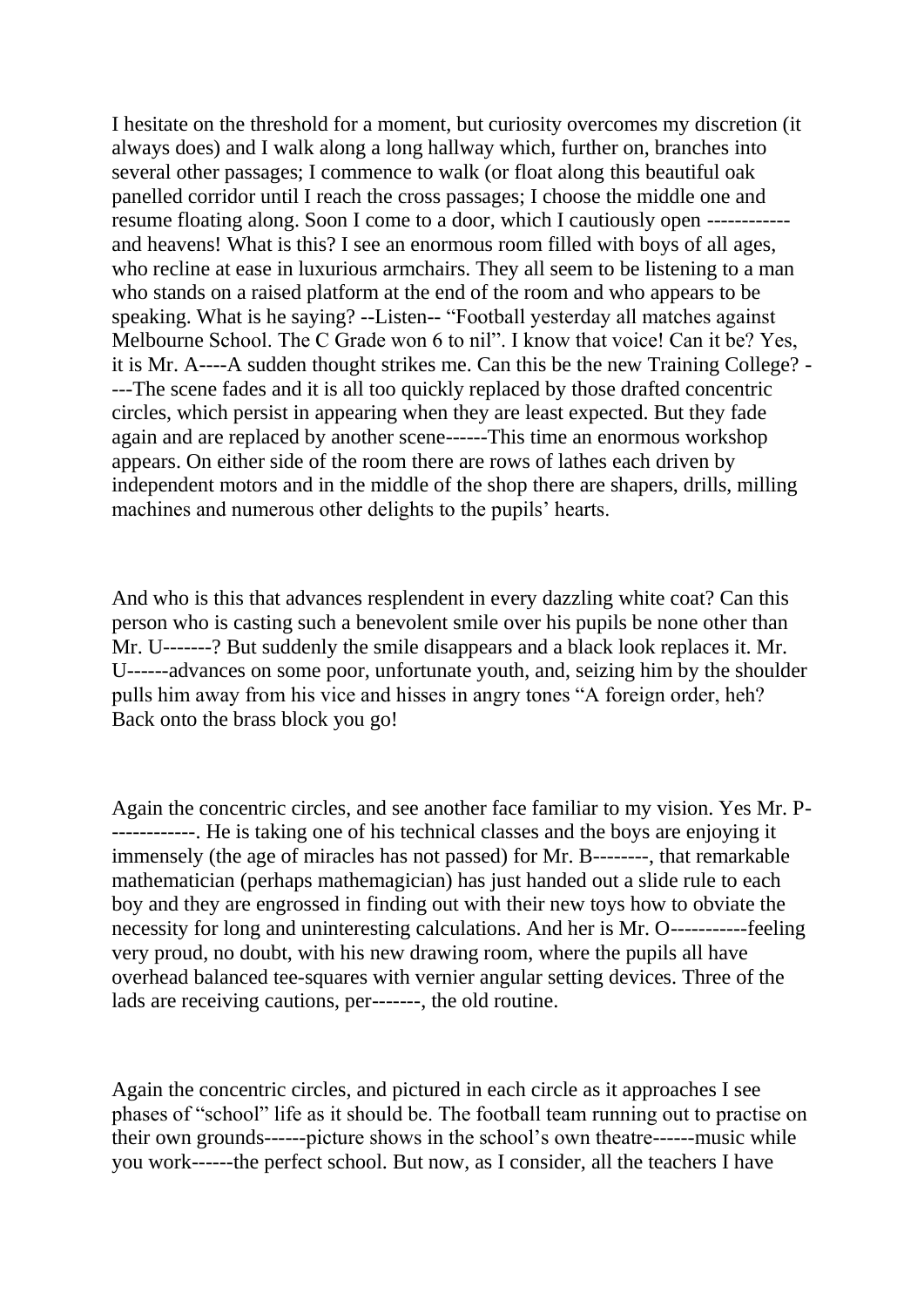seen seem to have grown suddenly old and I do not know any of the boys. Mr. R--- -----looks strange with his long white beard, and can this be Mr. E-------going bald? A sudden thought strikes me-------perhaps-------I wonder what year this is? I rush through passages and corridors for miles (it seams) before I locate the main entrance door, above which, in blazing neon lights I find the words -

P.M.G. Technical Colleges

### Rebuilt 1970 A.D.

"Oh, my hat!" I ejaculate, "That accounts for it"-------and I am brought back to the world of reality by Mr. ------'s staccato tones as he says, "The impedance of the relay is 1970 ohms" - 1970! Will it ever come?

……………………...

All characters depicted are fictitious and not meant to represent any person, living or dead.

 $---o$ Oo $---o$ 

### The Old Time

While working at Coogee many moons ago, a character Harry Lloyd by name was in charge. We were erecting a pole, but when it was ready Harry was missing having adjourned to the local "milk Bar" for some soda water we presumed. After the pole was erected he arrived on the scene smelling of strong drink and "the truth not in him" like Norman Lindsay's fisherman. After inspecting the work which was all wring from his bibulous viewpoint he proceeded to plumb the pole with an outsized watch suspended on a chain which could have moored a ship in a gale. Swaying back and forth and closing the wrong eye as he sighted, he dammed us all with faint praise by declaring that the sang inary pole was "Plumb" and that's all."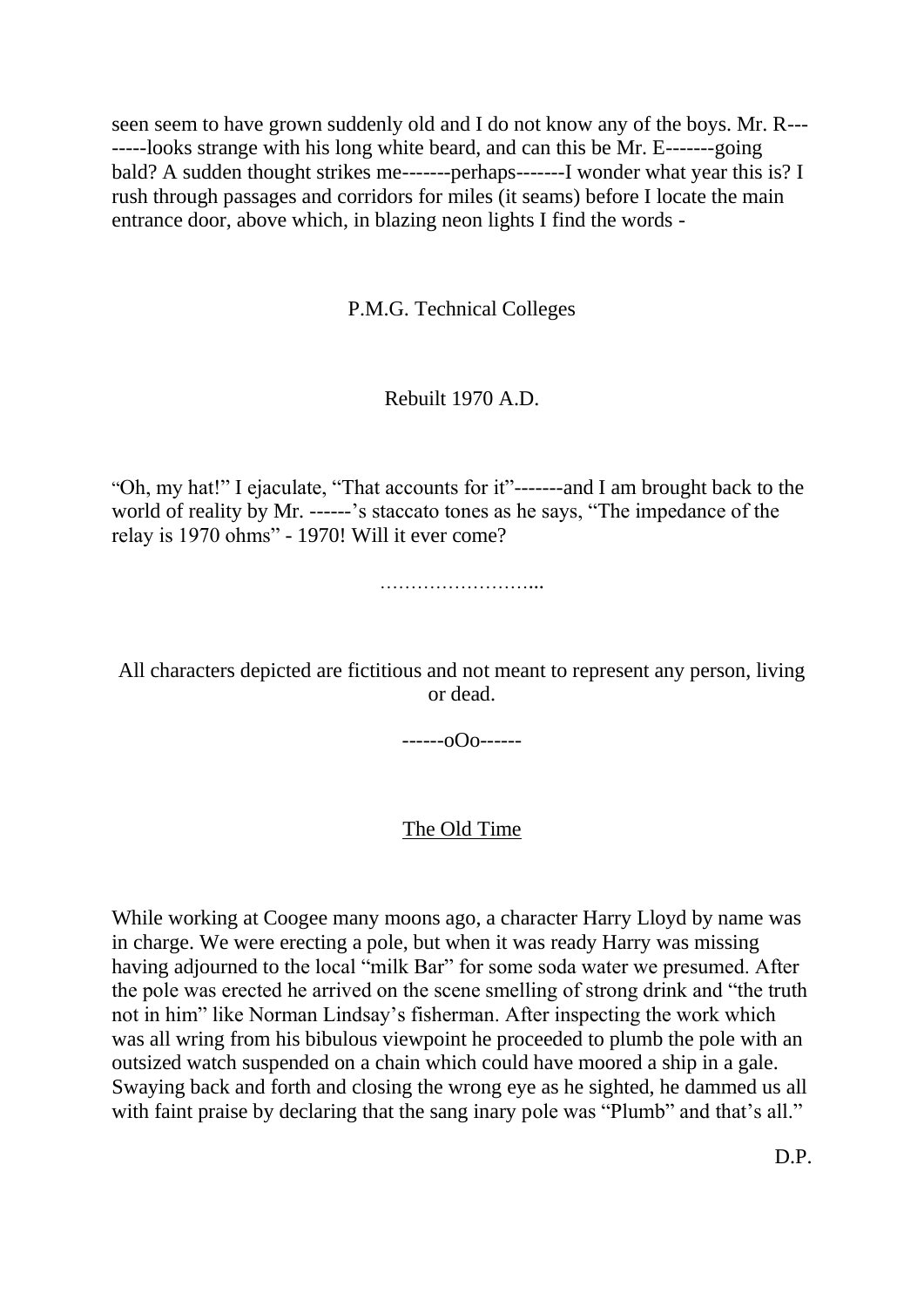# Popular Technicals

# Series No. 1

# Rural Automatic Exchanges

### G. McKenzie

The newspapers have recently given publicity to the intended installation of small automatic exchanges in country areas.

It might be of interest to mention some of the features associated with automatic working in rural areas but lets first discuss the main features of this type of exchange:

1. A continuous service is provided.

2. Eliminates delay. The subscribers dials the required number. This overcomes articulation errors and also phonetic similarity of numbers. A different language would offer no difficulties, as this has been proved in the Irrigation Area of Leeton.

3. Secrecy. The service of switching operator is not required. (A disadvantage of some rural communities is the lack of a daily newspaper. It has been said that the local telephonist endeavours to overcome this disadvantage),

4. Economy. Eliminates operating staff, accommodation and general building space. The overall economy compared with manual systems is approximately 23%.

The number of subscribers connected of course varies. The average at present would be between forty and fifty. The exchanges are situated at more or less isolated locations, therefore the major technical problem is the maintenance of an efficient power supply.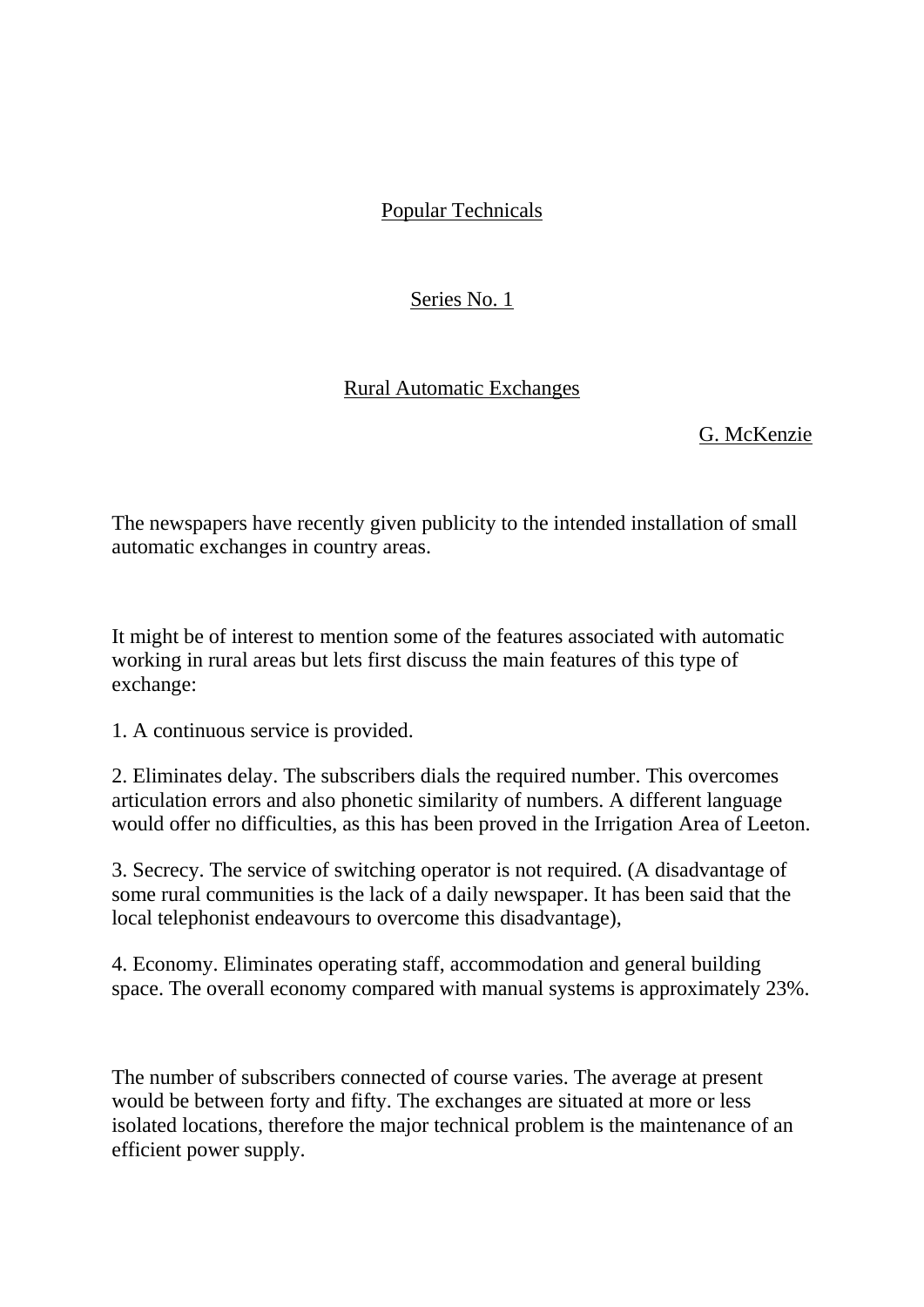The voltage required is approximately 46 volts and storage batteries are used. It is therefore obvious that a method of recharging must be employed. If an efficient commercial power supply is available, an automatic charger (Transrector) is used and the problem is solved. However, in most cases there is no supply and other methods must necessarily be adopted to maintain the battery.

(a) Charging over trunk line from parent exchange. The battery is float charged, automatically cutting in when the trunk line is not in use. Two sets of batteries are used and the charge can be transferred from one to the other by the technician dialling a certain number from the main exchange.

(b) Servicing from technician's head station. In this case duplicate sets of 8 six volt car batteries are used. The discharged battery is taken away to be charged.

(c) Using a petrol electric charging set. In this method the motor can be started and stopped by hand by dialling a number from the parent exchange.

A technician visits the exchange fortnightly to carry out routine tests and read the meters. It is therefore necessary to extend an alarm to the main exchange in the event of equipment failure such as a fuse operating. When a fault occurs an automatic ring is sent over a normal trunk line to the main exchange. This indicated the nature of the fault. The technician may check subsequently by dialling a particular number.

In later issues it is proposed to discuss other features associated with rural automatic telephony and to point that a country technician must know a little about telephony besides ability to display a sound knowledge of sheep, wheat, share farming, etc.

………………………………………

Will you write am article for the Bulletin? Don't forget it is your publication and the Editor invites articles or news from you. I you feel that you just cannot write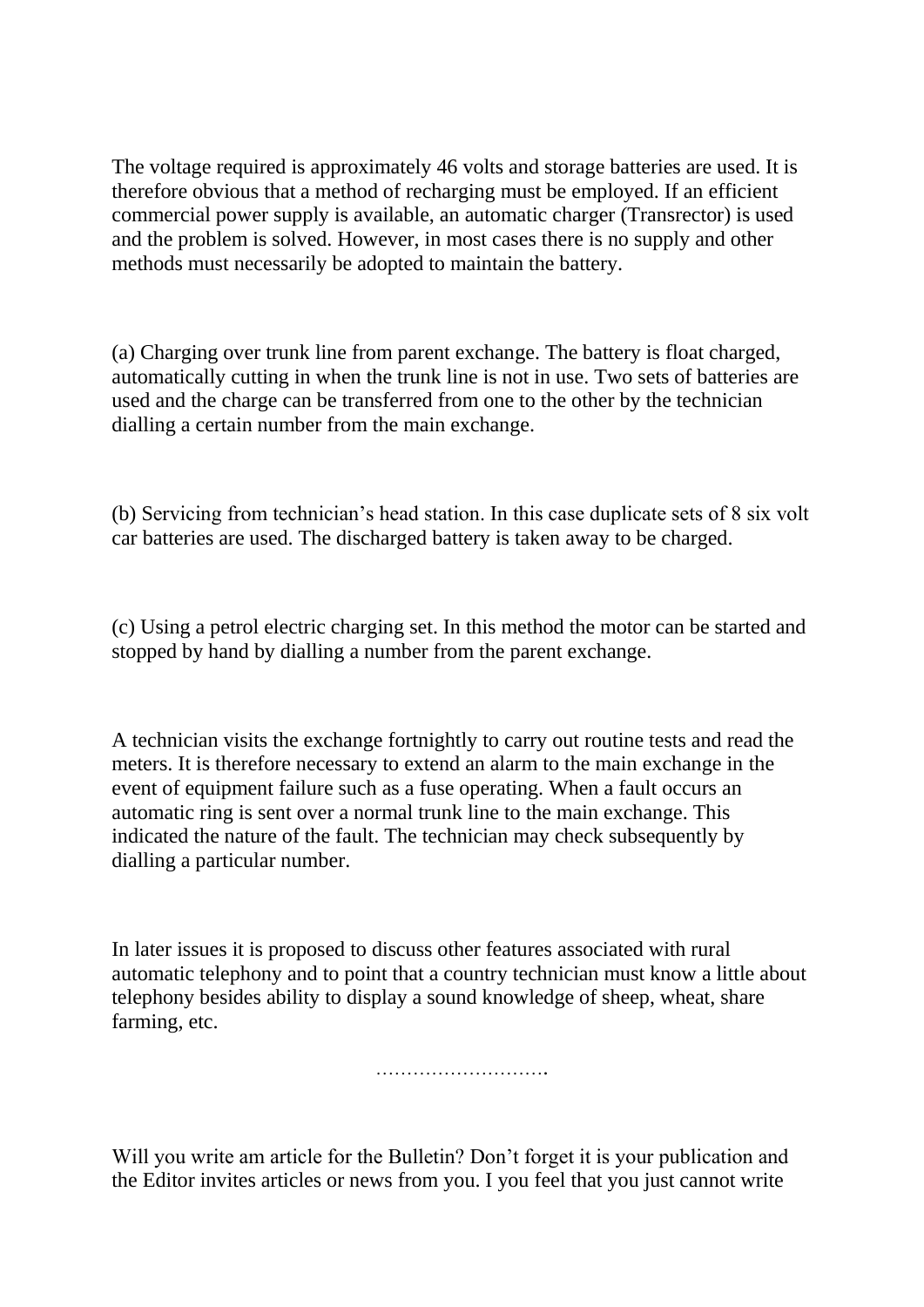something to your satisfaction and you have an item of news, just tell what you have to Mr. F. Hyde. Or you may see of some technical advance in a paper or magazine. Cut it out and send it in, stating the source.. We may be able to use it

# Do You Know?

### Answers - Quiz. Page

- 1. Con-dit, def-is-it, off-en, tur-bine
- 2. Michael Faraday.
- 3. False

4. Motive is a driving force within a person and incentive is the agent which starts it off i.e. Thirst and beer.

5. Nine. Postal, Telephone, Telegraphs, Engineering, Buildings, Wireless, Personnel, Stores, and Transport, Finance.

6. Mr. N. Hayes

7. 78 x 36 feet.

8. Diagonally on the colour on which it stands.

9. Seven.

10. Five.

11. Fifteen.

12. 10st. 7Lbs.